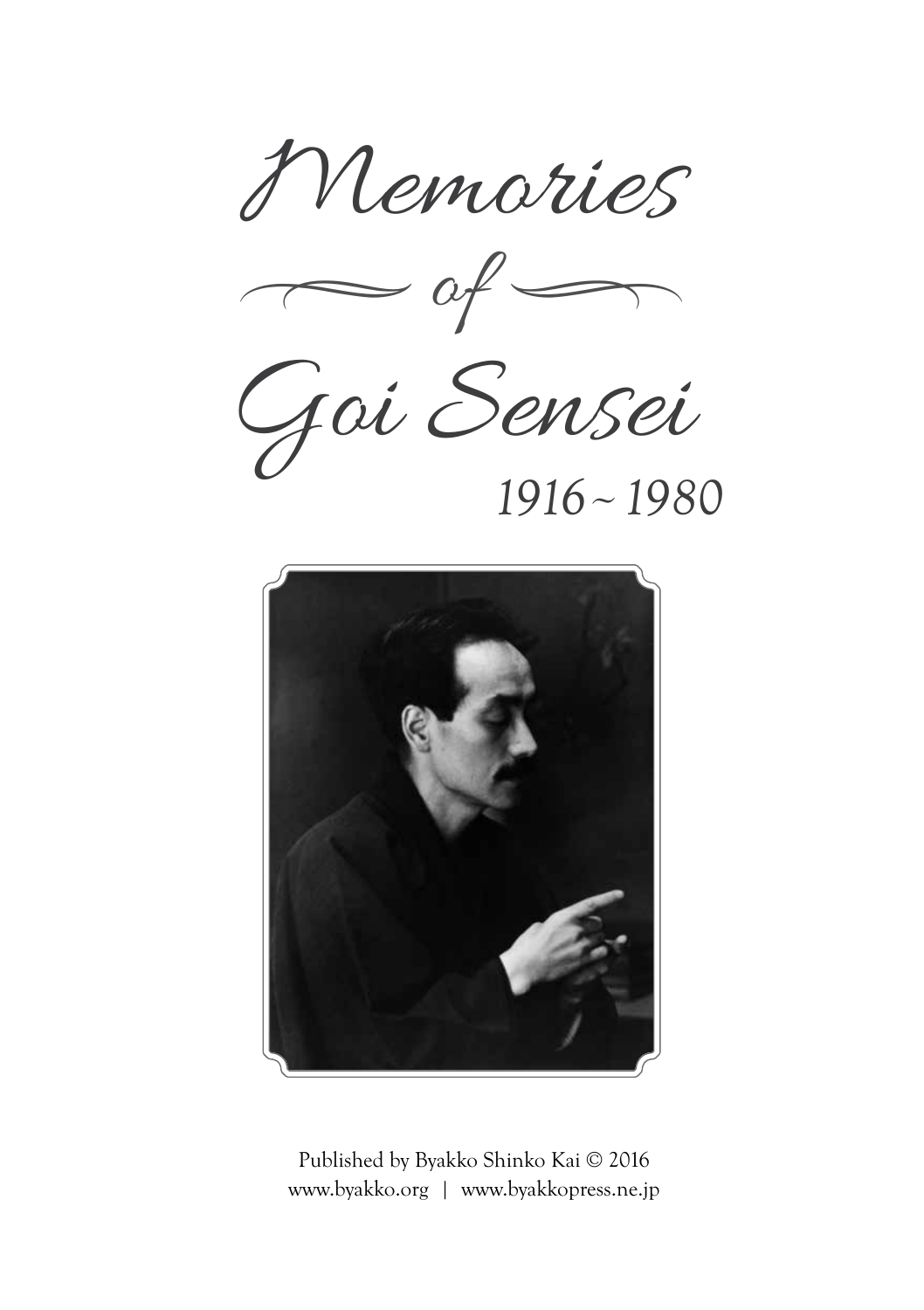# R*emembering a man of love*

*Memories of Goi Sensei* commemorates the 100-year anniversary of the birth of Masahisa Goi (1916-1980), a spiritual philosopher who introduced and advocated the universal peace message and prayer, *May Peace Prevail on Earth*.

The stories and memories in this booklet come from people whose lives were inspired and forever changed by their encounters with Goi Sensei. As their words attest, he was a man of deep love, immense humanity, and true selflessness. He touched and enlivened the hearts of all those who met him.

In their simplicity, the memories recounted here capture the depth of Goi Sensei's teachings, which he dispensed at all hours of the day and in all situations, including even the most lighthearted ones. Each moment of each day was a chance to share his all-embracing love, and through his way of living, all those who were close to him agreed that he was the image of divinity itself.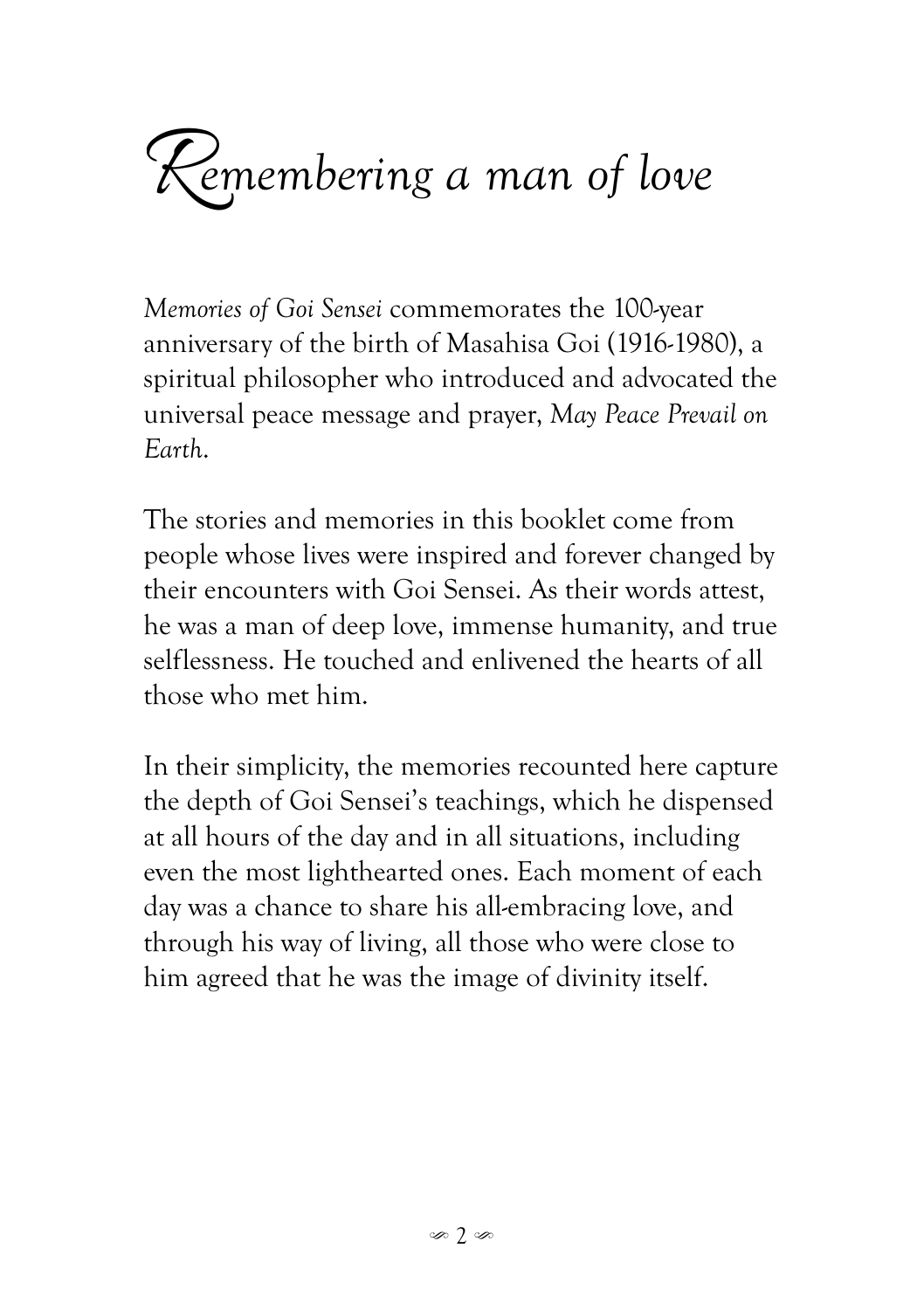

He is remembered by many not only as a great divine being, but also as a gifted poet and calligrapher, and even as a comedian. Those who heard him speak were often overcome with laughter, uplifting their spirits and dissipating their worries.

When Masahisa Goi passed away in 1980, he was succeeded by his adoptive daughter, Masami Saionji, who continues his work for peace and spiritual awakening through the activities of three organizations that were founded upon his peace vision: Byakko Shinko Kai, the World Peace Prayer Society, and the Goi Peace Foundation.

Our infinite gratitude goes out to those who contributed to this booklet by sharing their stories, and to the embodiment of love that was Masahisa Goi. His teachings resonate as powerfully today as they did 60 years ago, and perhaps are needed even more.

*May Peace Prevail on Earth* November 2016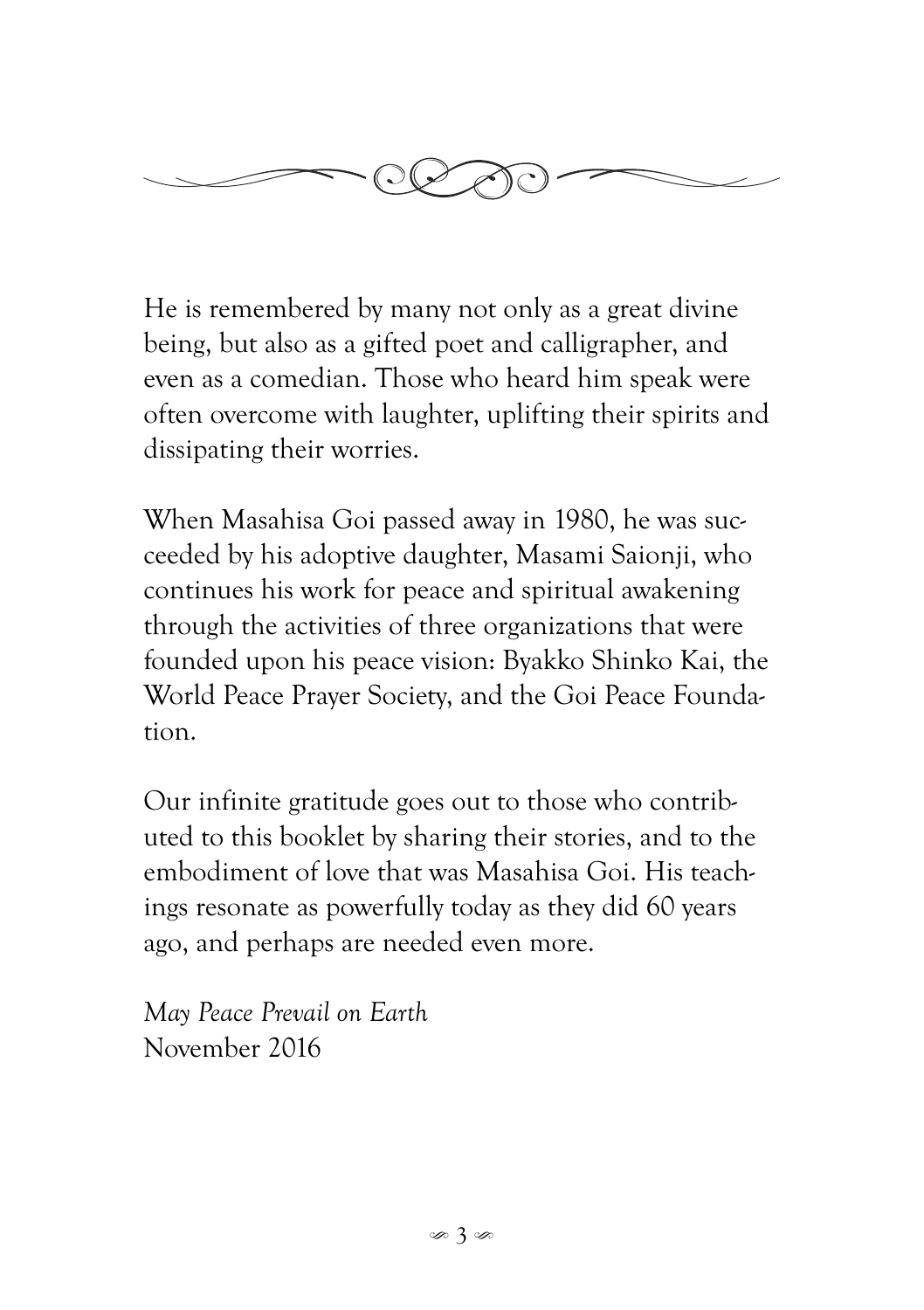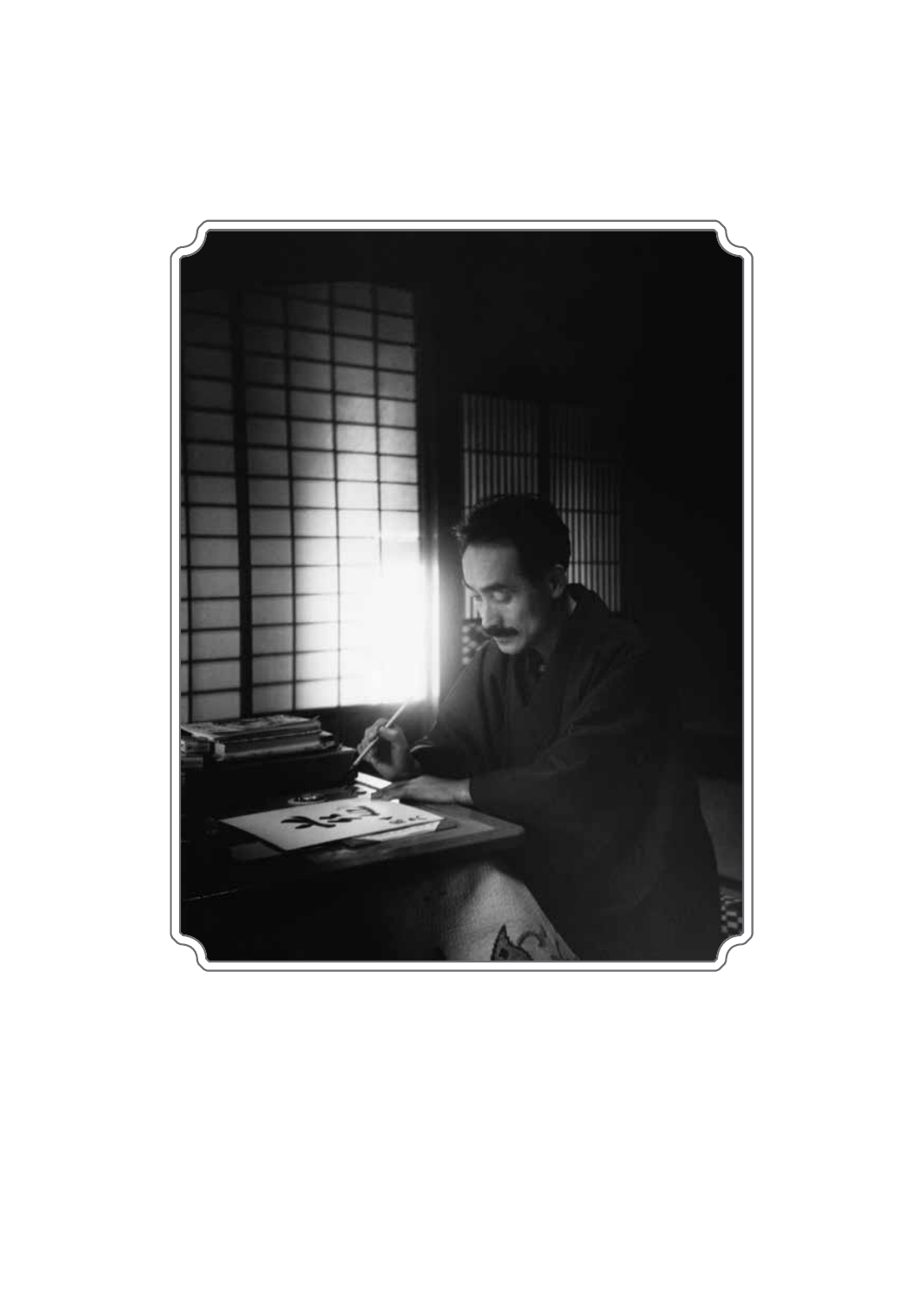



*Goi Sensei loved the arts and was especially fond of literature and music, and he once thought about becoming a teacher or a musician. The following pages highlight some of his poetry.*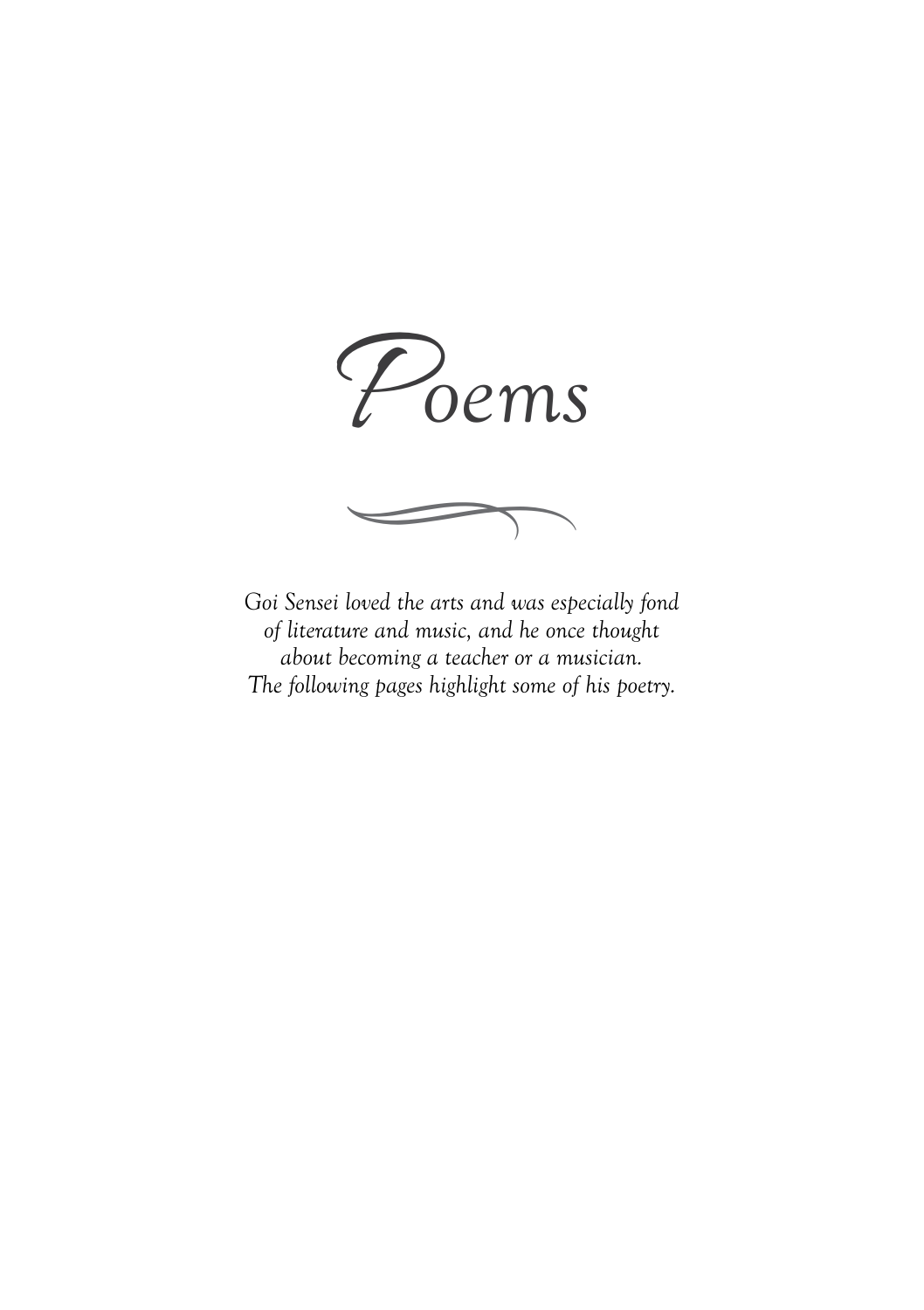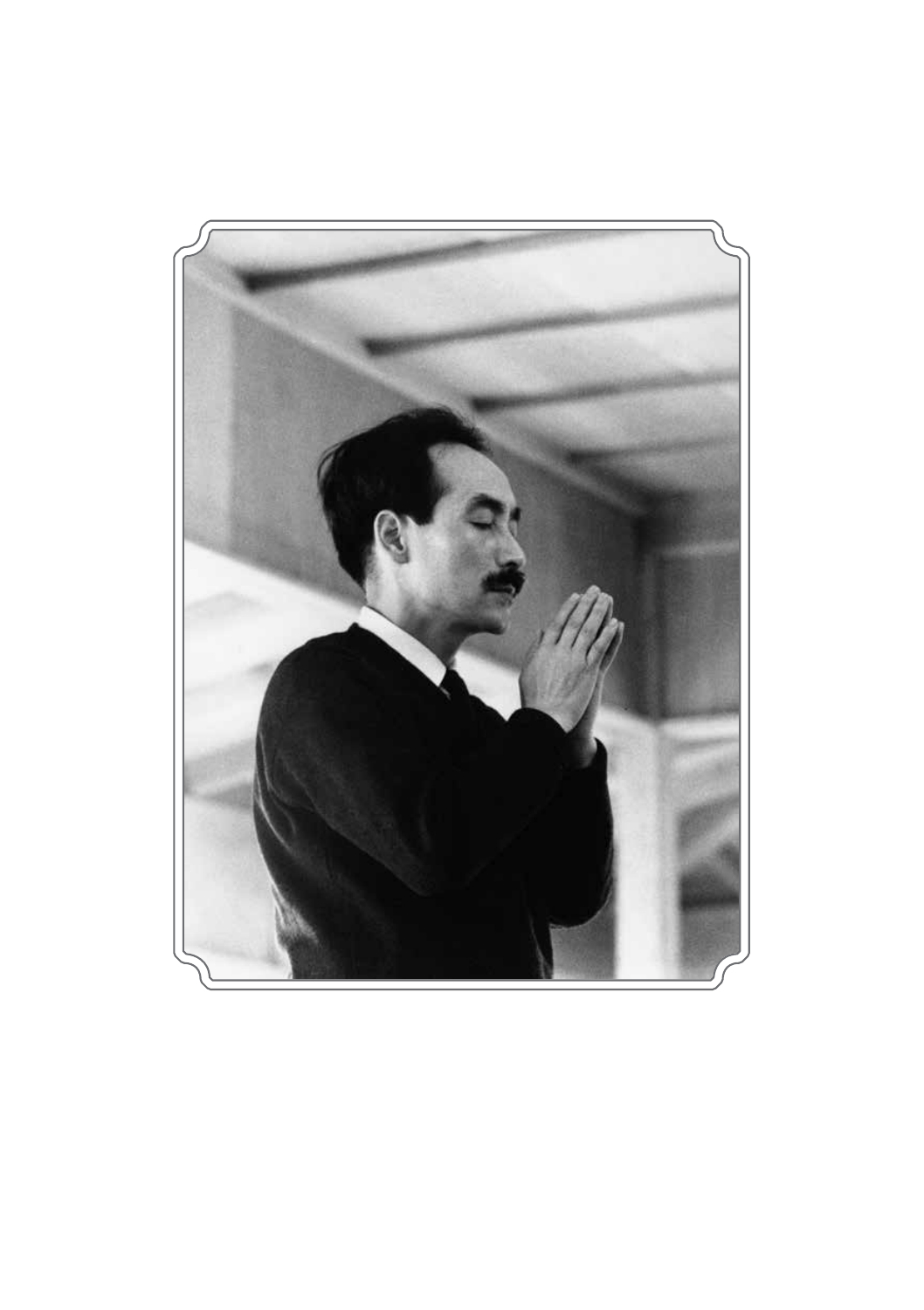#### *In Praise of Life*

*Divine is my life, my life is divine. No stain or hindrance in my heart, No grief or anger. My body and my soul Are bright and clear In heaven, and on earth. Shining like the stars, blossoming with the flowers, Amidst the blue sky And the light, On the earth And in the great beyond, Eternal life, unwavering life, Shining life, Radiant with divinity.*

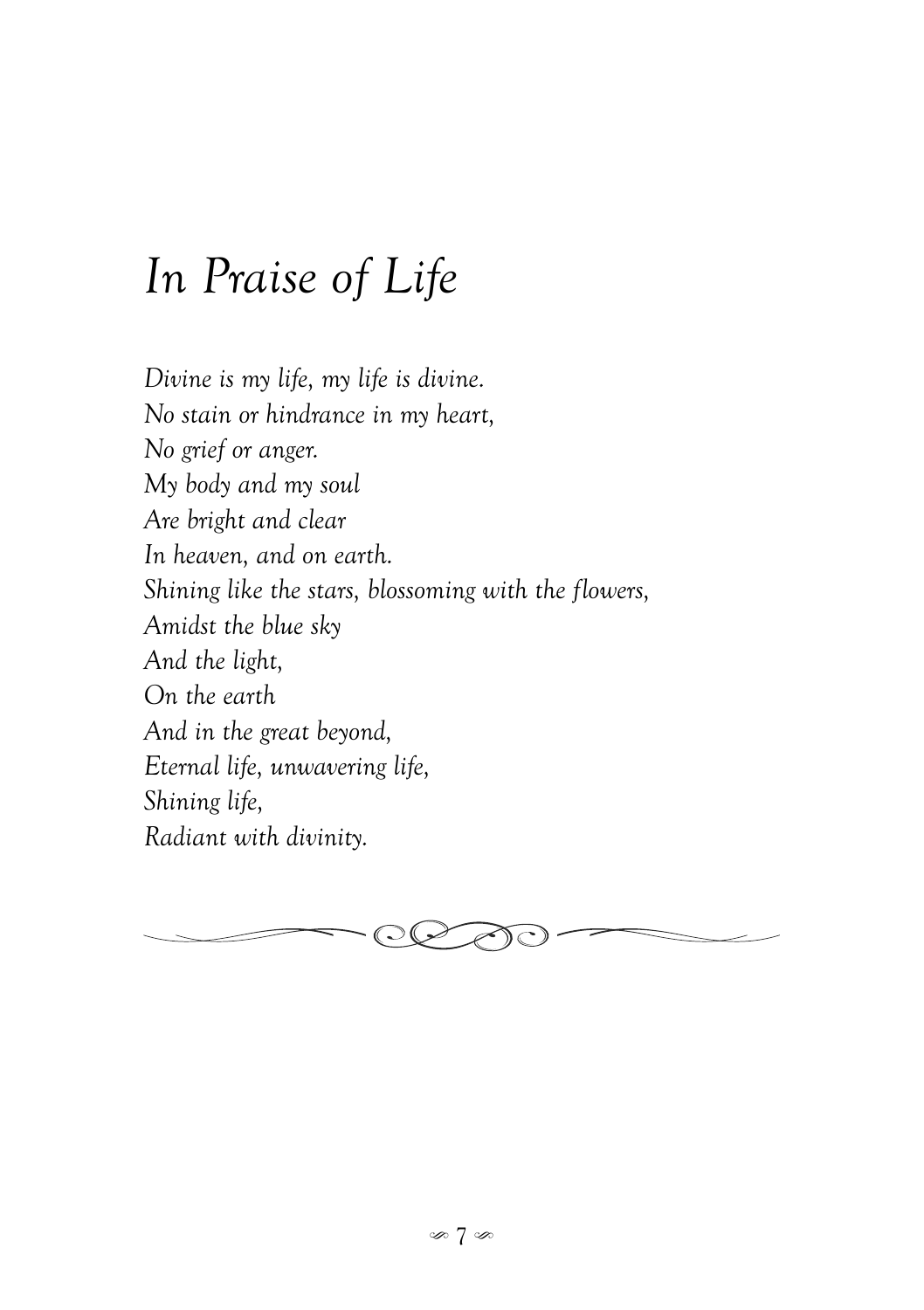# *True Self*

*To make the future of earth shine brightly There is something that people must know. The truth of yourselves, Your true mind, Is covered by black wings— The desires and fears surrounding your physical life, Sadness and hate. And there is something else you need to know Even more deeply: The root of your true self, Your true mind, Is in the great wisdom that moves the Universe, The one and only source Of absolute energy.*

*Your true self is always one with God. Your true existence is light from God. Once, you were your true self. Desires, fears, sadness, hate— Those karmic thoughts happened When you confined yourself to the physical world, The world of shapes, Away from the world of God's bright light. They are the drama of a night, Played by phantoms. Appearing only to disappear, They are bubbles on the great sea. Humankind is not struggling.*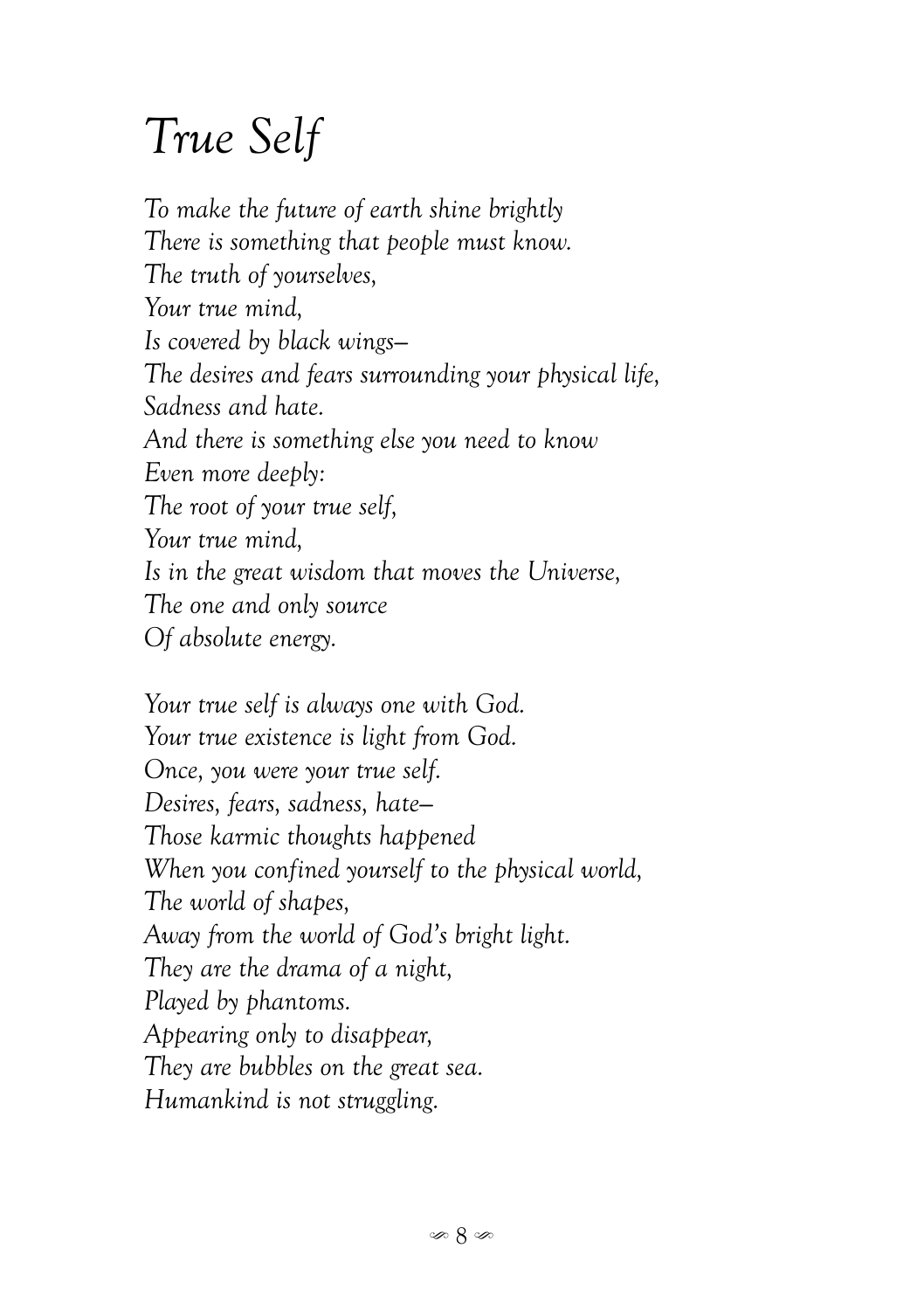

*Human beings are not lost. Struggling thoughts, lost thoughts, Are now passing in front of humankind, About to disappear.*

*My dear ones, Just be silent. Know that your true self is in God. Just look to the bright, shining light of God. Compose your heart. Quiet your thoughts. Only feel the bright light of God. This is the best time for the various karmic thoughts To easily disappear.*

*My dear ones, Do not stop the karma as it disappears. Do not think back on the phantom pains. If you do not stop them, If you do not think of them, They will not come back to you again.*

*My dear ones, Now, you are your true self. You are completely one with the great, bright light of God. You are painting the future of humankind, All in colors of light.*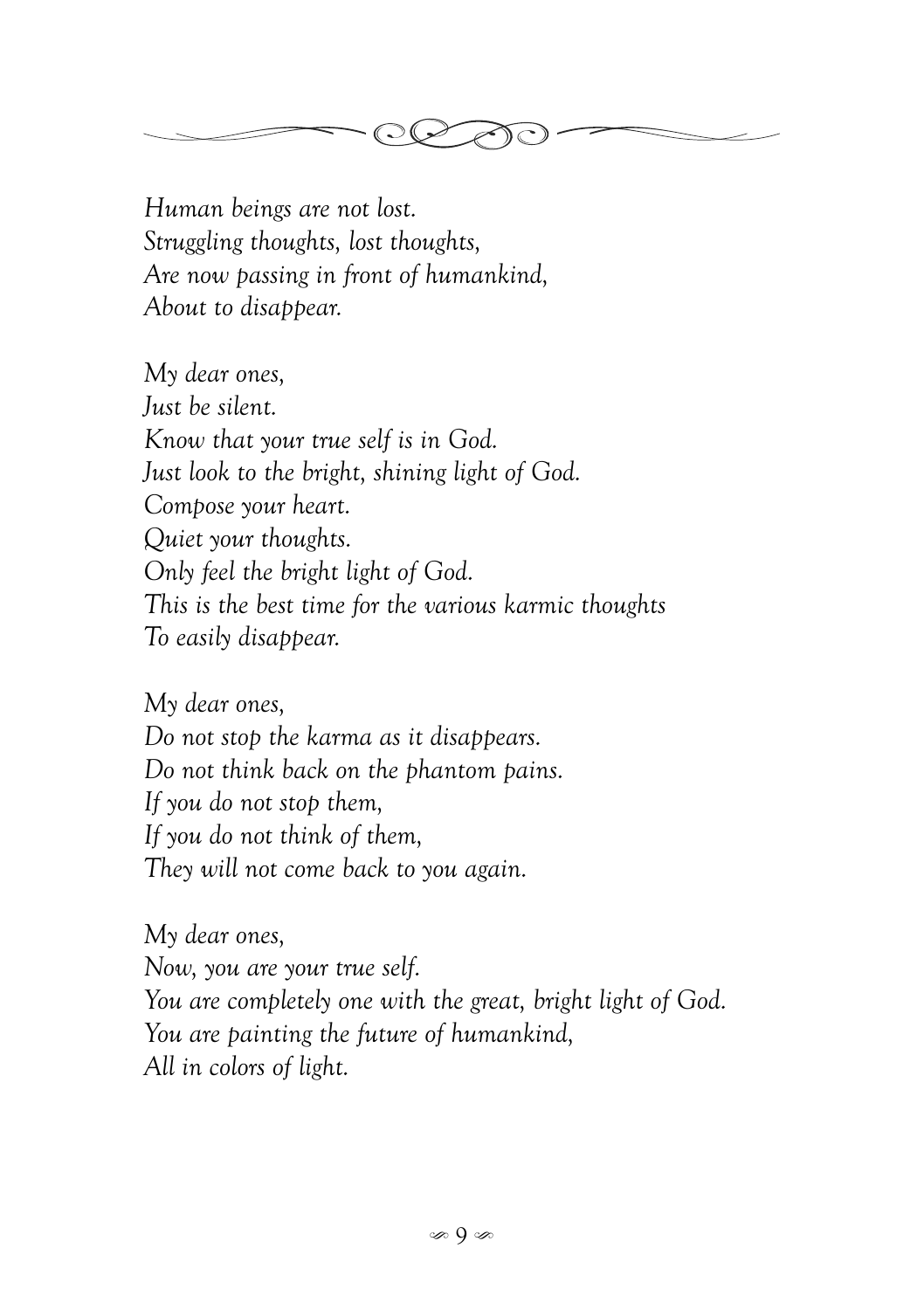### *To Love*

*Even when it makes you feel sad to love someone, My friend, you must continue loving that person. Even if your love is like flames burning on the ground, God knows it belongs to the heavenly world. Love is the mind of God. It is light on Earth. To love is a deep joy, To love is a deep sorrow. Human ties blooming beautifully In the flow of life of this world Are the exchanges of loving hearts among people. Even in the age of sadness, When nations cannot love one another, At least people must love one another.*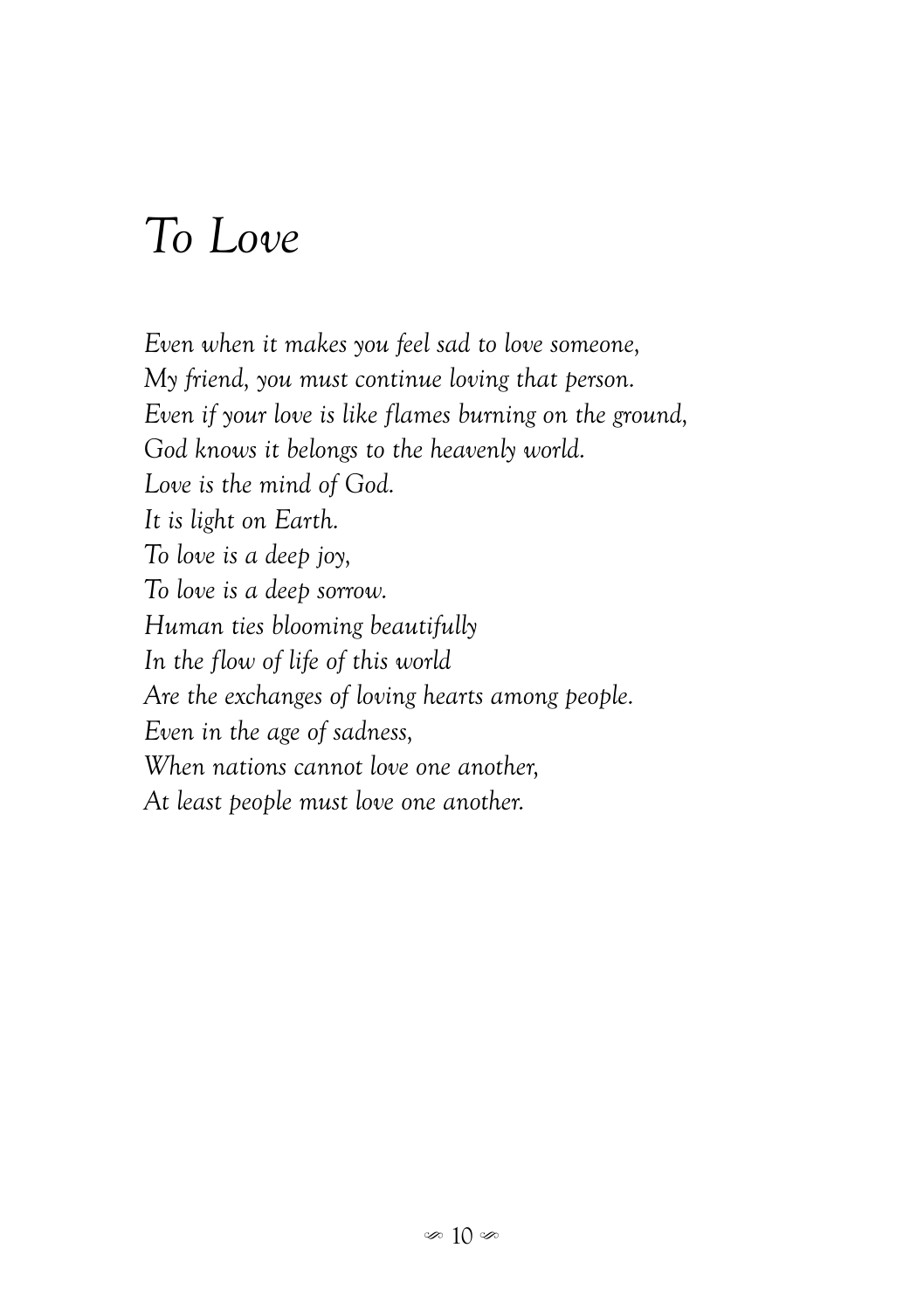

*All people are streams of God's life Coming originally from One Life. You and I belong to this One Life. When our loving hearts Turn into light and permeate our countries, It will lead, in the end, to peace for the world.* 

*My friend, Even when it makes you feel sad to love someone, You must continue loving that person. Your love will certainly turn into a radiant joy, And come back to you before long. I am sure, just as God loves you, Your love also softly envelops another.*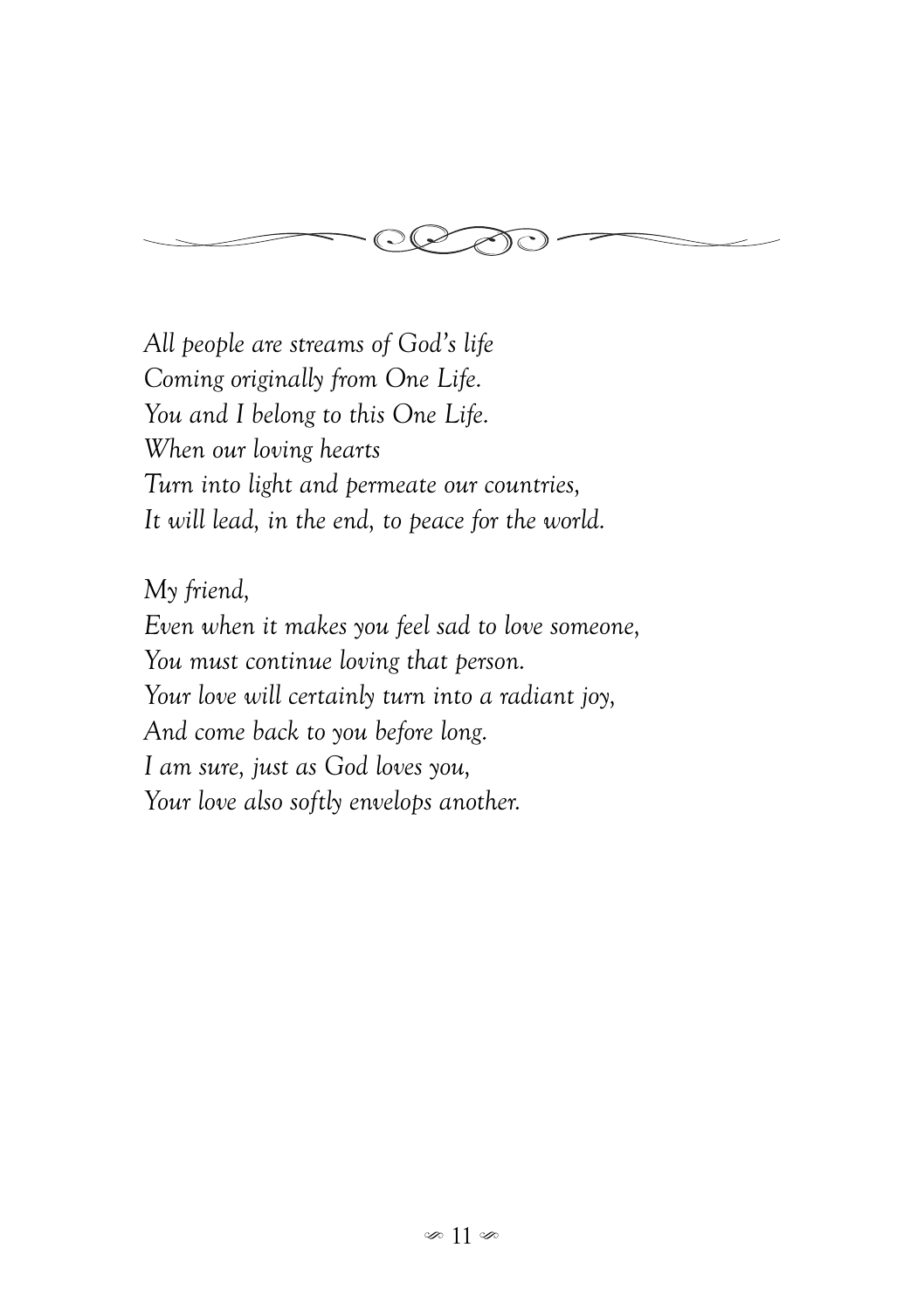### *This Kind of Person*

*One who rejoices in the happiness of others As if it were one's own happiness, One who feels the sorrow of others As if it were one's own sorrow, Yet does not cling eternally to that one moment of joy Or sink mindlessly into that one moment of sorrow.*

*Whatever good thing one may have done, Whatever bad thing others may have done, One's thoughts do not linger there. One simply trusts That God will set all things right.*

*Never overlooking even the smallest bit of good, Always seeking to dispel even the slightest bit of discord,*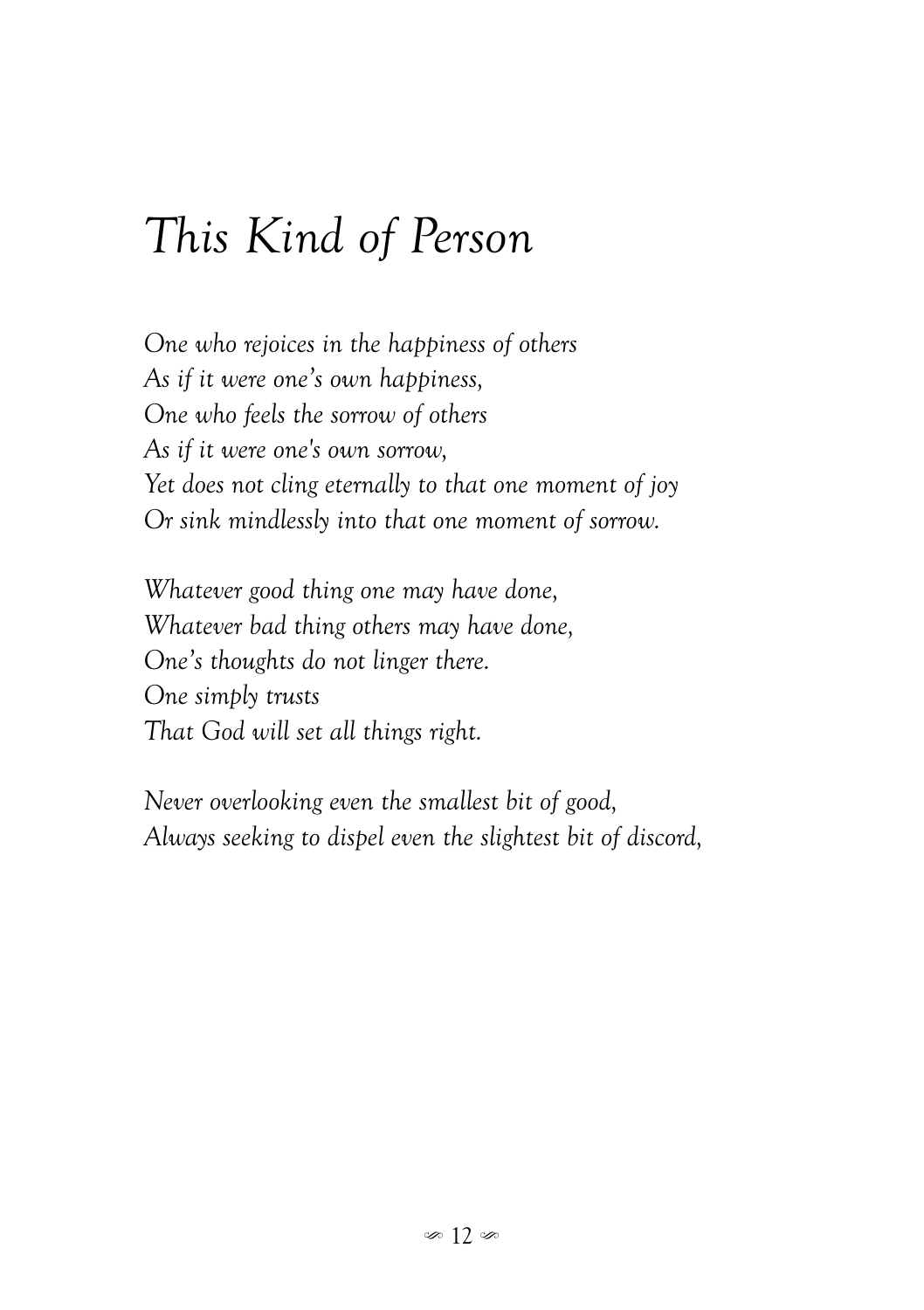

*One's mind is open and clear, Like the sky overhead.*

*With no thought of aggrandizing oneself, With no thought of belittling others, One simply makes life come alive, With a prayer for world peace Welling up from within.*

*As I pray for world peace, My ardent wish is for more and more people All over the world To become like this.*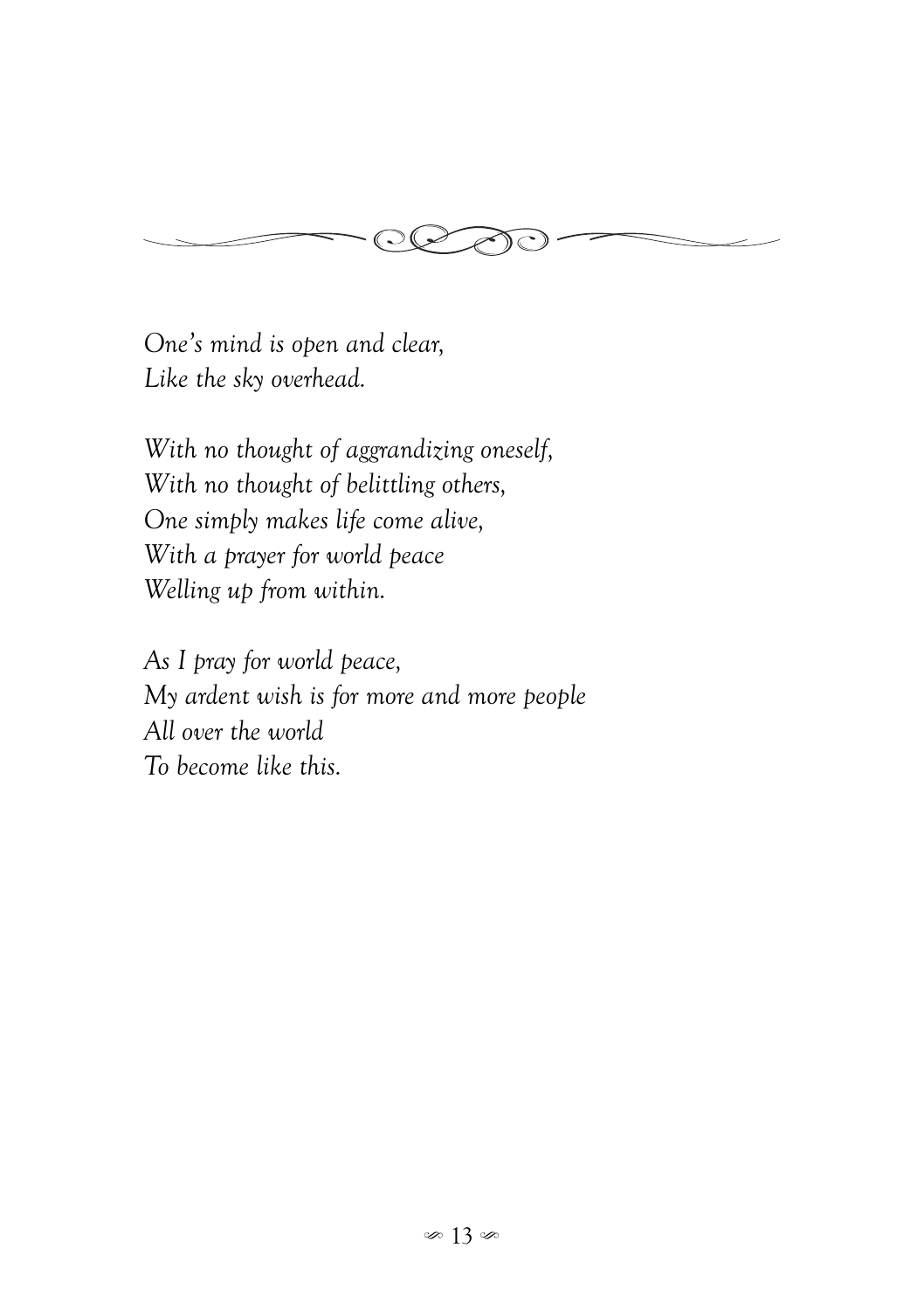### *Prayer for World Peace*

Goi Sensei wrote numerous *waka*, or Japanese-style poems. Some of them were set to music for people to sing together. The song on the next page is based on the Japanese text of Masahisa Goi's poem "Prayer for World Peace".

*What a joy it is to pray With the divine mind streaming through our prayer for world peace*

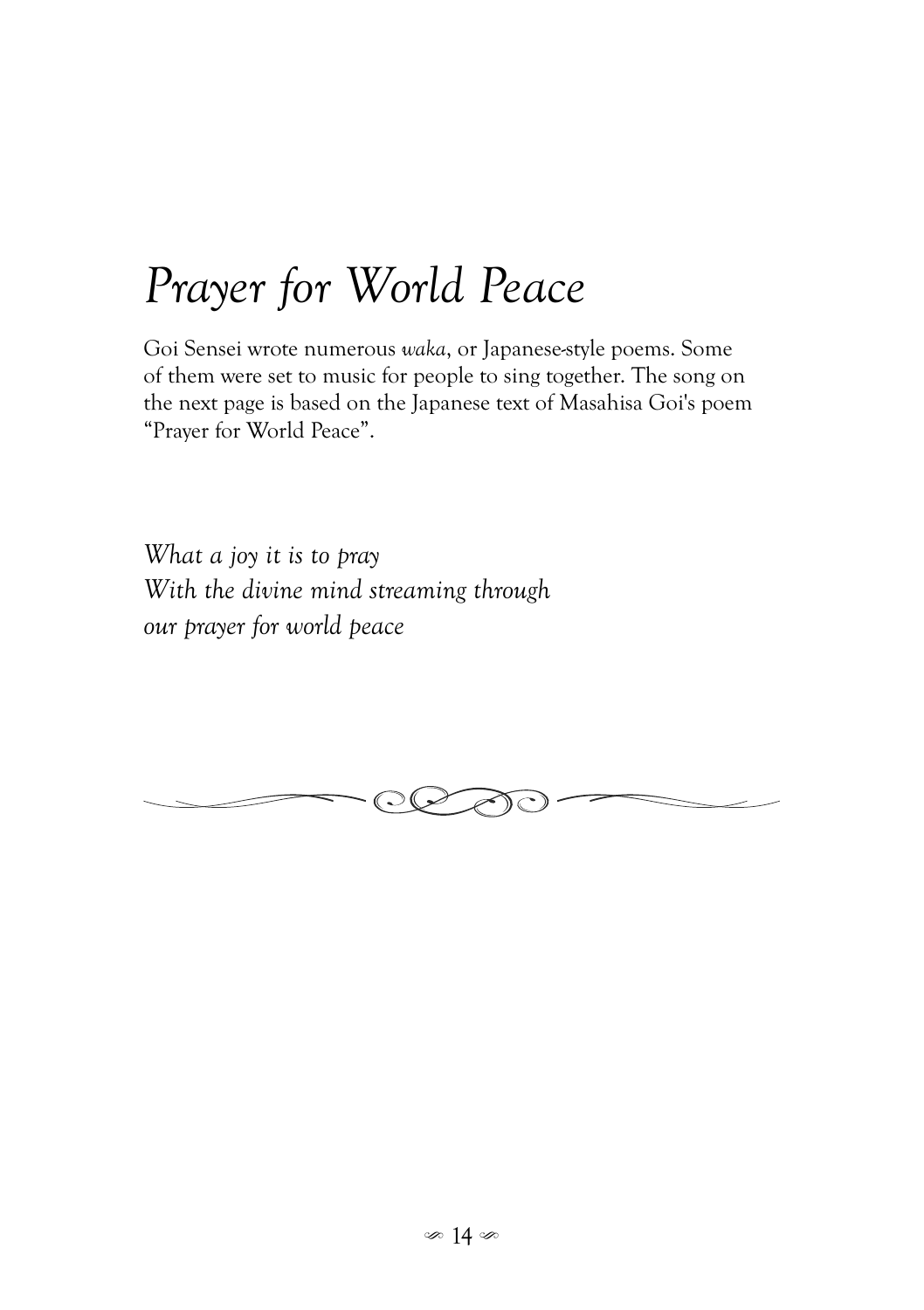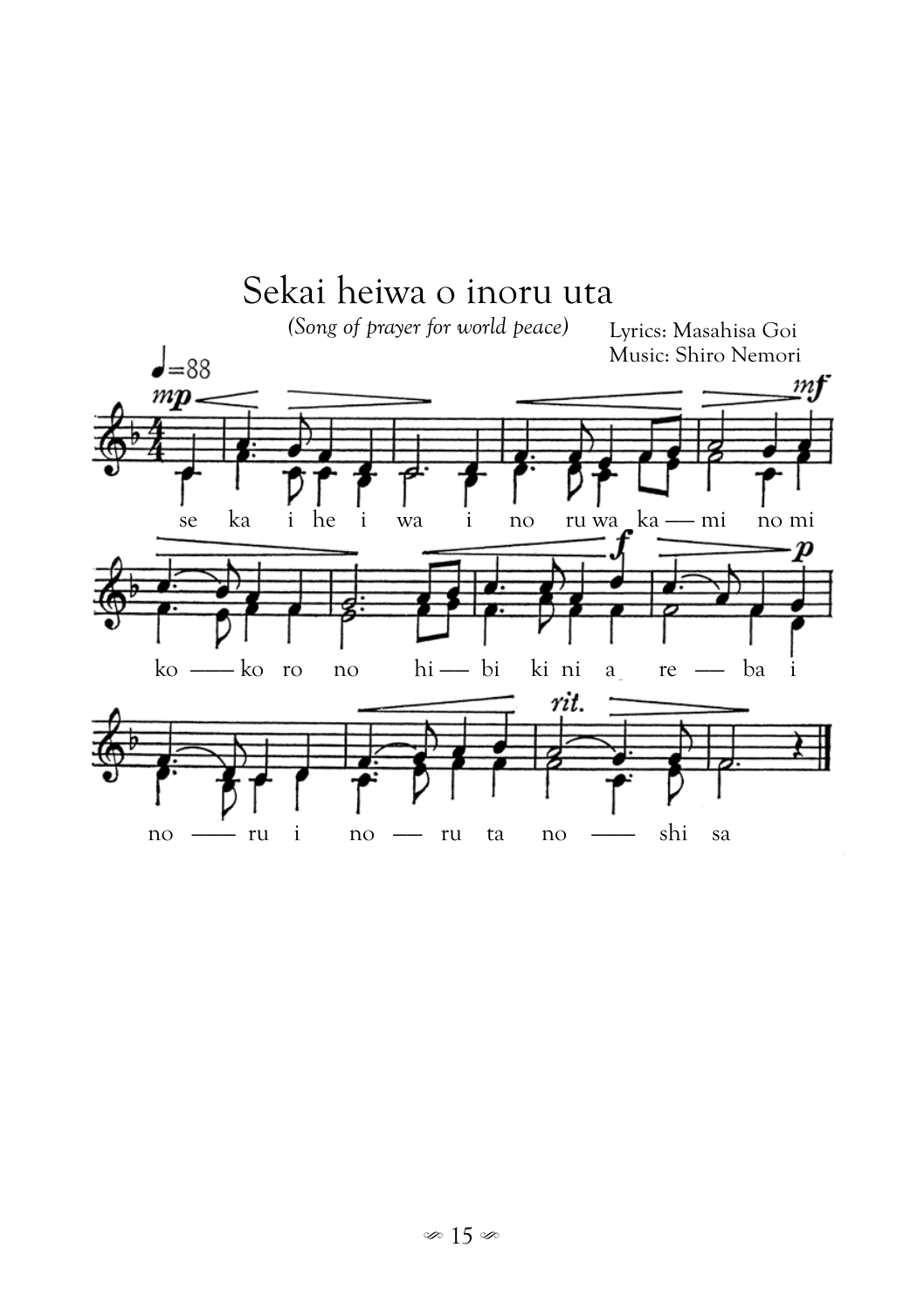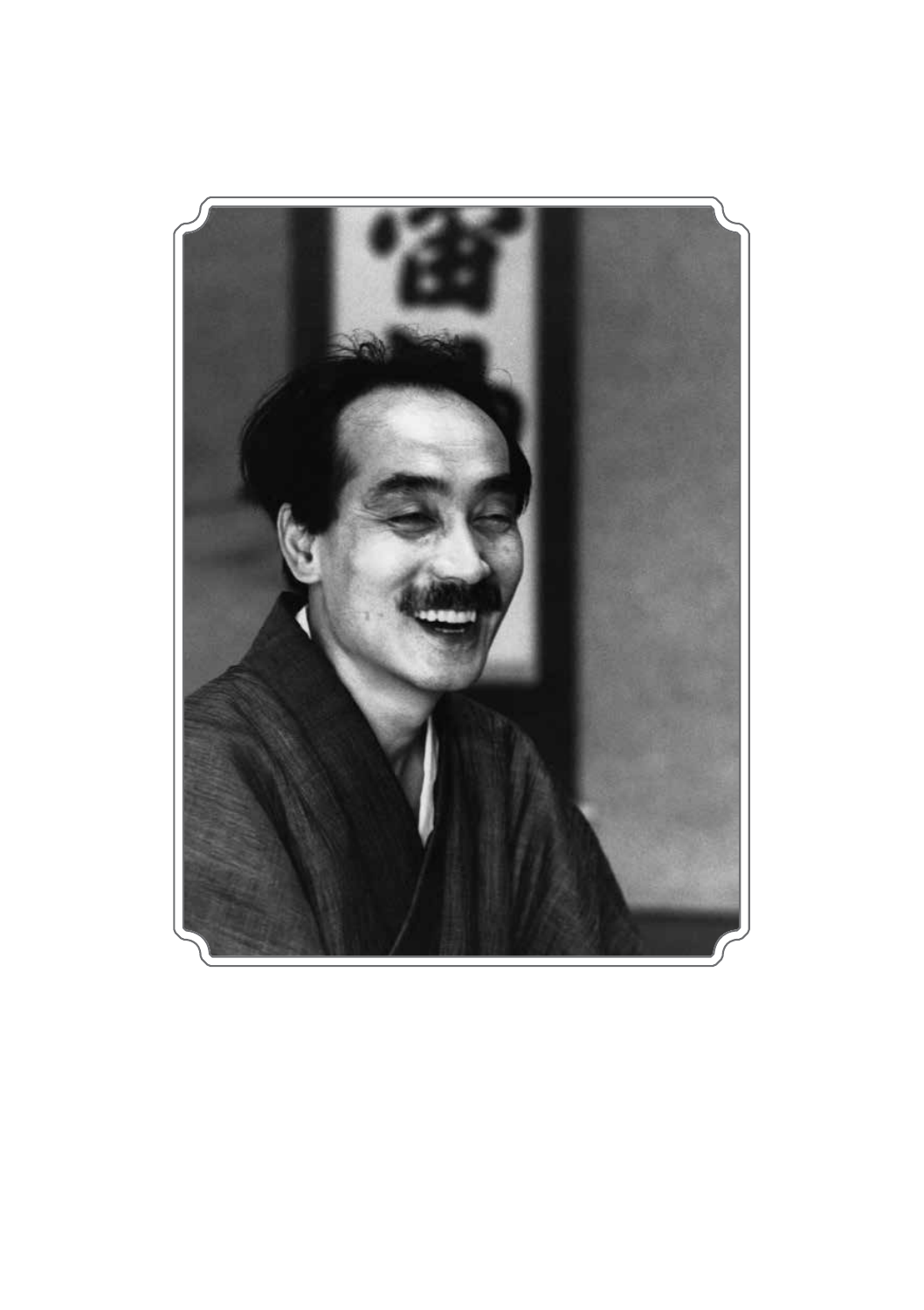



*The stories presented here are excerpts from stories told by people who had closely associated with Masahisa Goi. They were originally published in Japanese in Byakko magazine during 1980 and 1981.*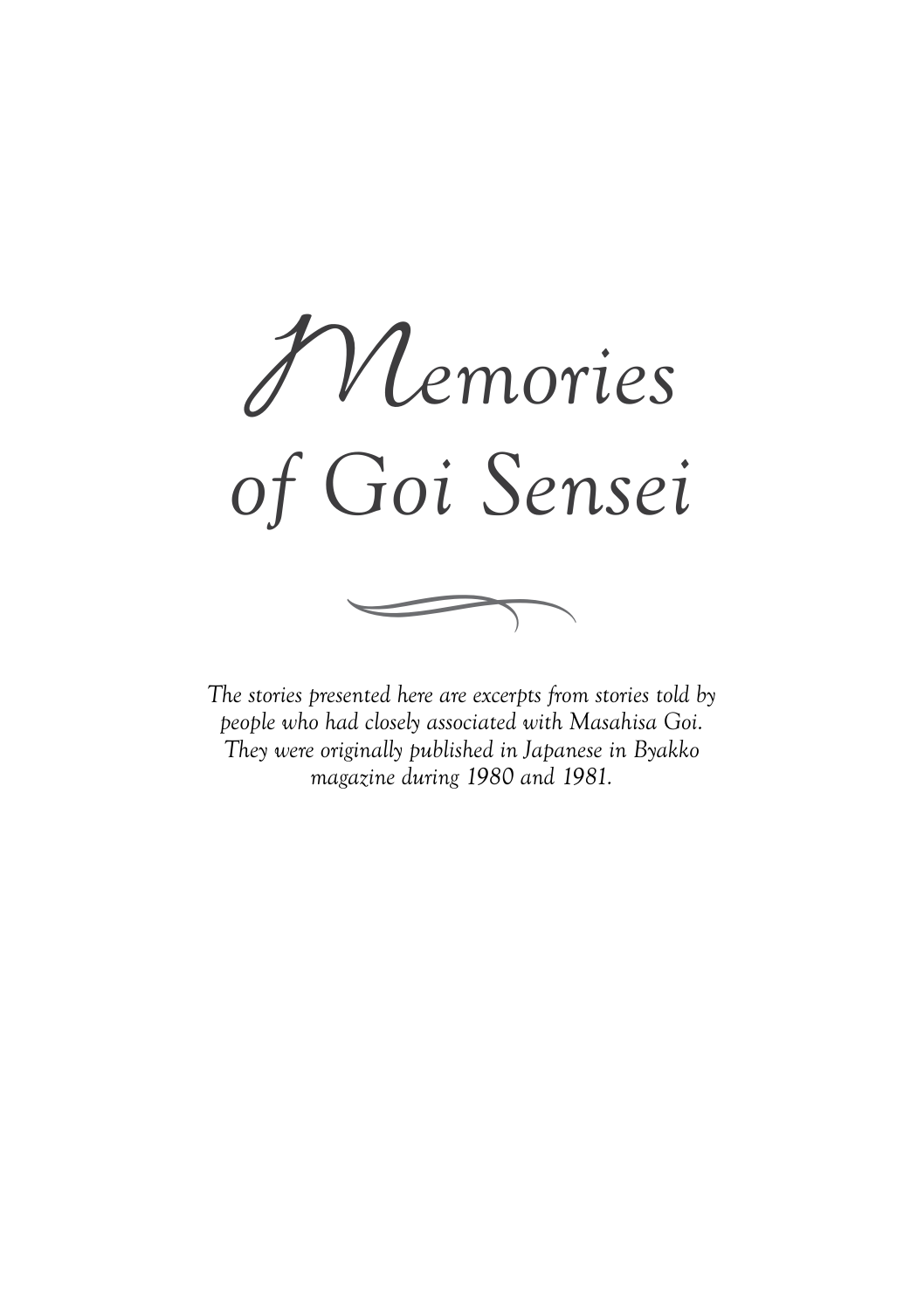### *Love and kindness*

#### **Shinichi Takeuchi**

During the early days, when I had first begun to attend the Holy Hill\* meditation (*tôitsu*) gatherings, Goi Sensei would repeat the meditation sessions over and over again. After several sessions, I got up and went to the bathroom, and ran into Goi Sensei, who was just coming out.

When he saw me, Goi Sensei complimented me, saying, "Keep up the good work!" Then, he neatly rearranged the bathroom slippers he had been wearing so that I could use them, saying, "Here you are". I was very surprised that someone who was looked up to by so many people would do this for me.

In those days, there were many jobs to do, such as cutting down some of the trees on the property. Goi Sensei would go around to each of the volunteers, thanking us for our work. To one young man, he said, "Thank you for taking time out from your studies to help us." When talking with an elderly person, he spoke like an elderly person. When talking with a lady, he spoke from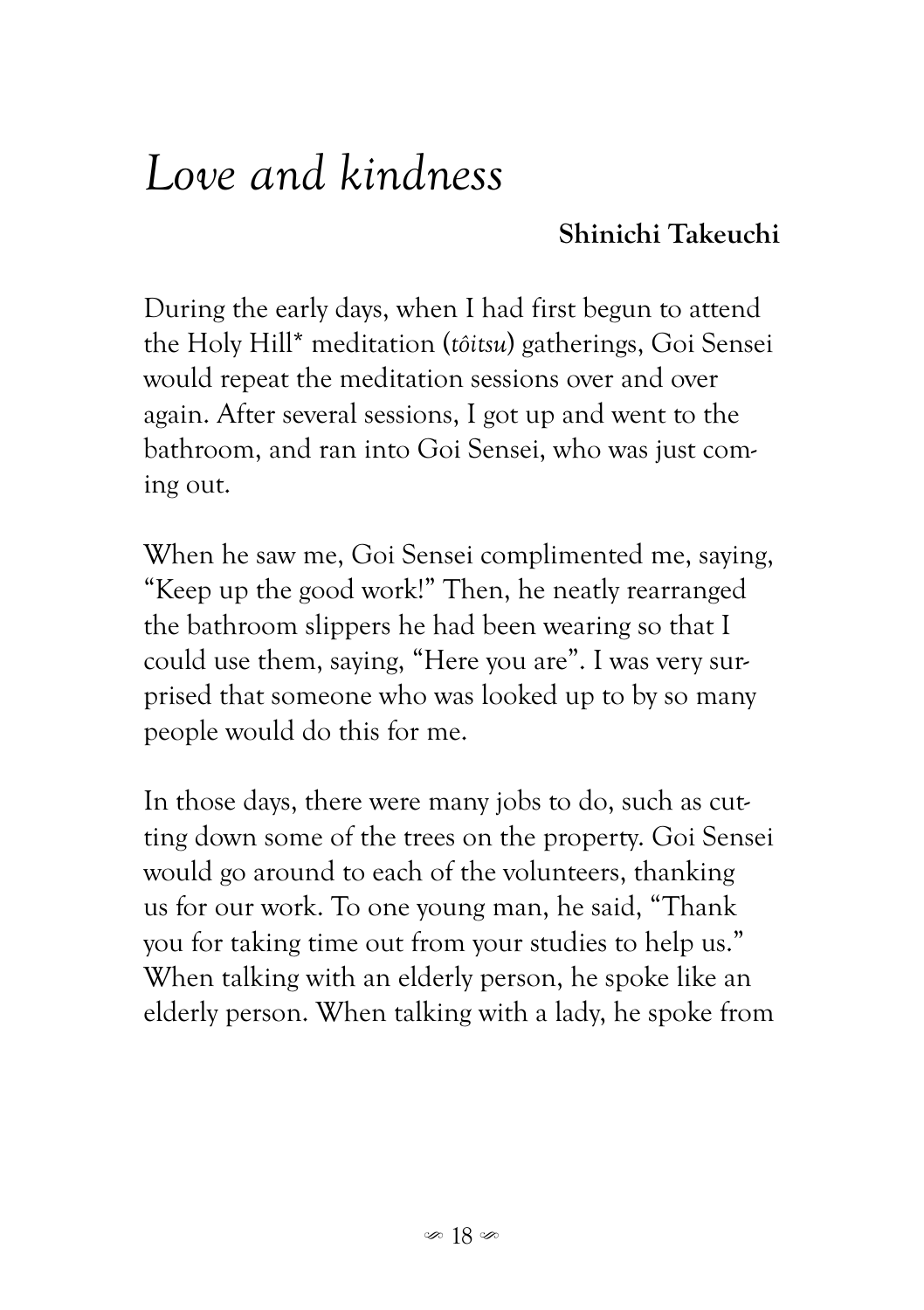the viewpoint of a lady. When talking with a child, he himself was just like a child. It was as if I were seeing an image of the *Kannon* deity (Buddhist deity of compassion and mercy) itself, and I could only bow my head.

The road at that time was not yet paved, and even a little rain turned it to mud. One day, I was driving Goi Sensei to Holy Hill, when the rear wheel became stuck in the mud. Goi Sensei said to me, "I will push the car, and you start the engine," and taking off his jacket, he pushed the car, soaking in sweat. Unfortunately the car remained stuck, so Goi Sensei travelled the rest of the way to the dojo on foot. Since he was leading the gathering, Hhe could easily have said, "I will go ahead to the dojo," without stopping to push the car, but he was a person of unceasing kindness.

\* Holy Hill, or Hijirigaoka Dojo, in Ichikawa, Japan, was opened in 1958 as a gathering place for Masahisa Goi to give talks and lead prayer and meditation sessions. It was the headquarters of Byakko Shinko Kai until 1998.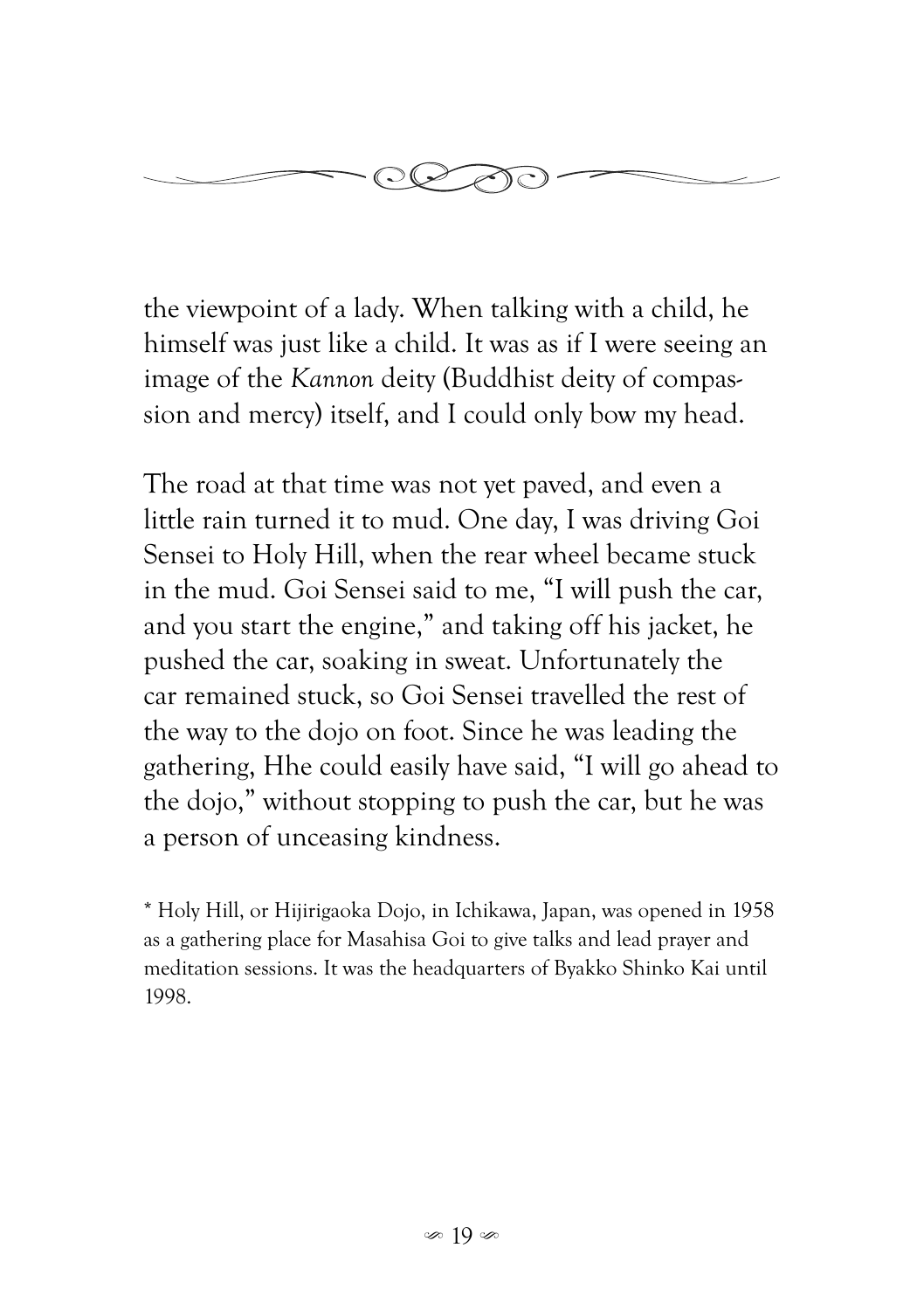### *Love for one's country and love for humanity*

#### **Akira Itoh**

I recall Goi Sensei as a person of warmth and humanity who possessed a wondrous spiritual power. On top of that, he loved his country very deeply. I felt this more clearly every time I attended one of his talks.

I also care about my country, but Goi Sensei was patriotic on a completely different scale, and he had a passionate love for all humankind. At the same time, he didn't parade it as if to say, "I am a patriot." Rather, his love of country flowed out naturally in the way he conducted his daily life. Gradually, I became aware that we, too, ought to love our country and love humanity, and that this was the true teaching of Goi Sensei.

I remember that each time he gave a talk, he always closed it with "for the peace of humanity." He believed that we need to have not only a good understanding of international affairs, but also a correct international outlook. As I reread his books, I see this message conveyed in all of them.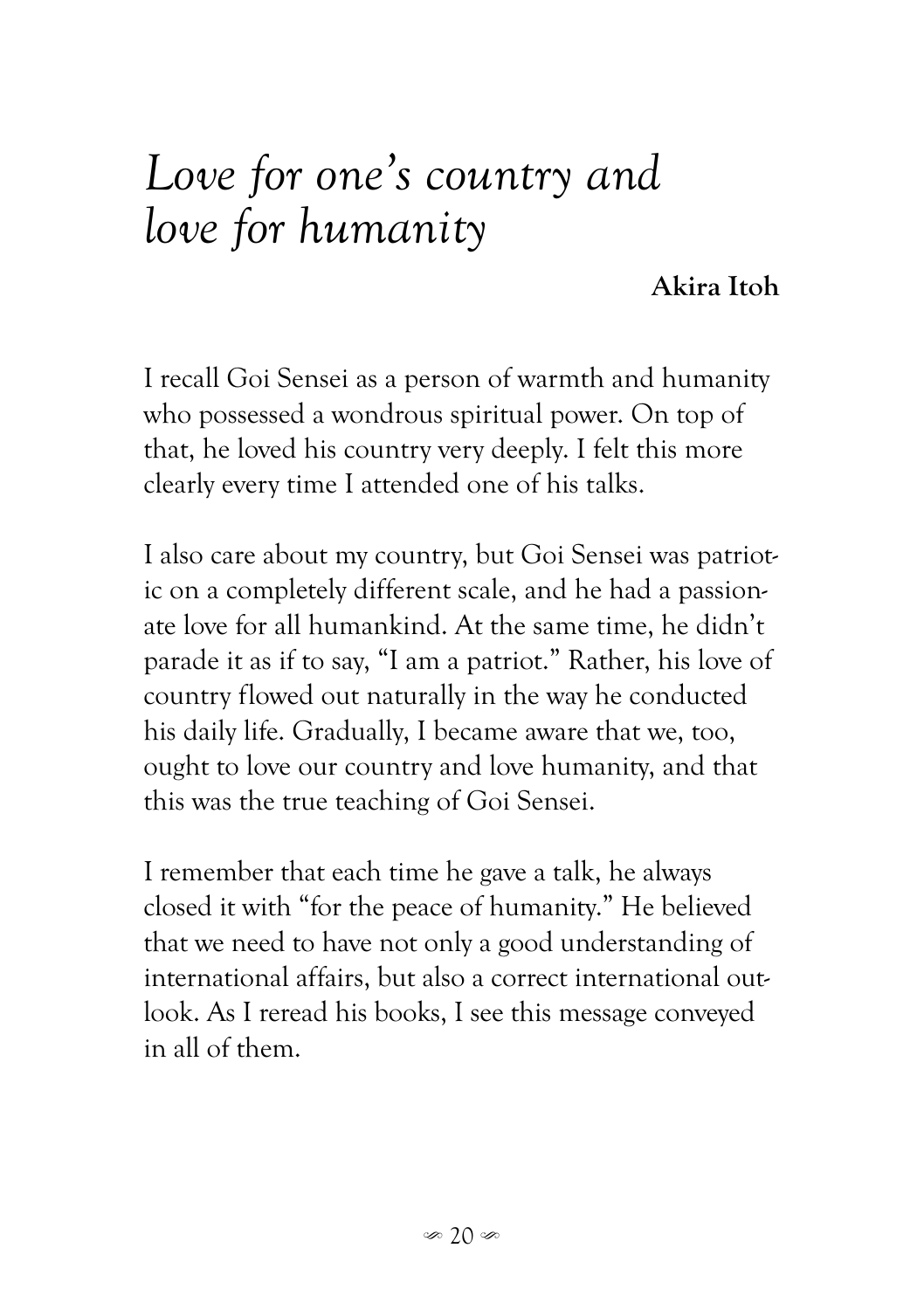

Many people may have joined Goi Sensei's group believing that his teachings are for uplifting themselves as individuals, but I believe that, before they know it, they will come to understand what Goi Sensei was really like. Then, they will start to think, "Goi Sensei is indeed a good person. I would like to join him in praying for world peace."

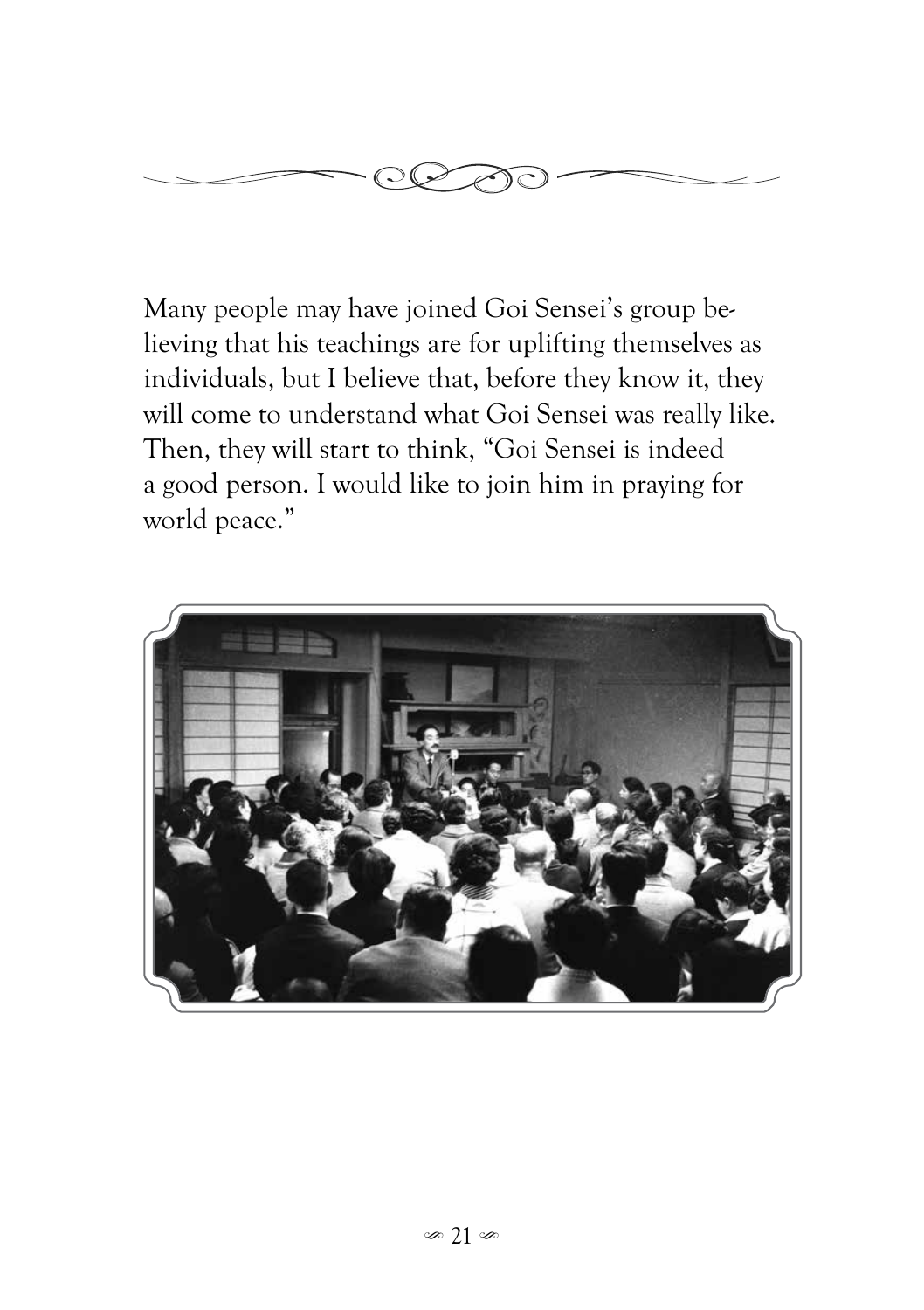### *Deep affection for his mother*  **Akira Itoh**

I got the impression that Goi Sensei very much loved his mother and held a deep affection for her. Every time I read one of Goi Sensei's books or listen to his talks, I feel that even aside from his role as a spiritual leader, he always thought lovingly of his mother, and that we, too, ought to follow this path as much as possible.

Even in his poetry, he shows admiration for his mother: "When the chrysanthemum season arrives, I reminisce about my aged mother." He also wrote about his wife.

When his mother passed away, Goi Sensei said, "Up to now our physical selves were separate, but now she is right here, by my side." and I felt deeply that even as he was missing her, he remained completely devoted to her in seeing her off into the other world.

Later, I read his autobiography, *One Who Unites Heaven and Earth*, and at the beginning of the first chapter, he quotes his mother: "Never borrow money from anyone.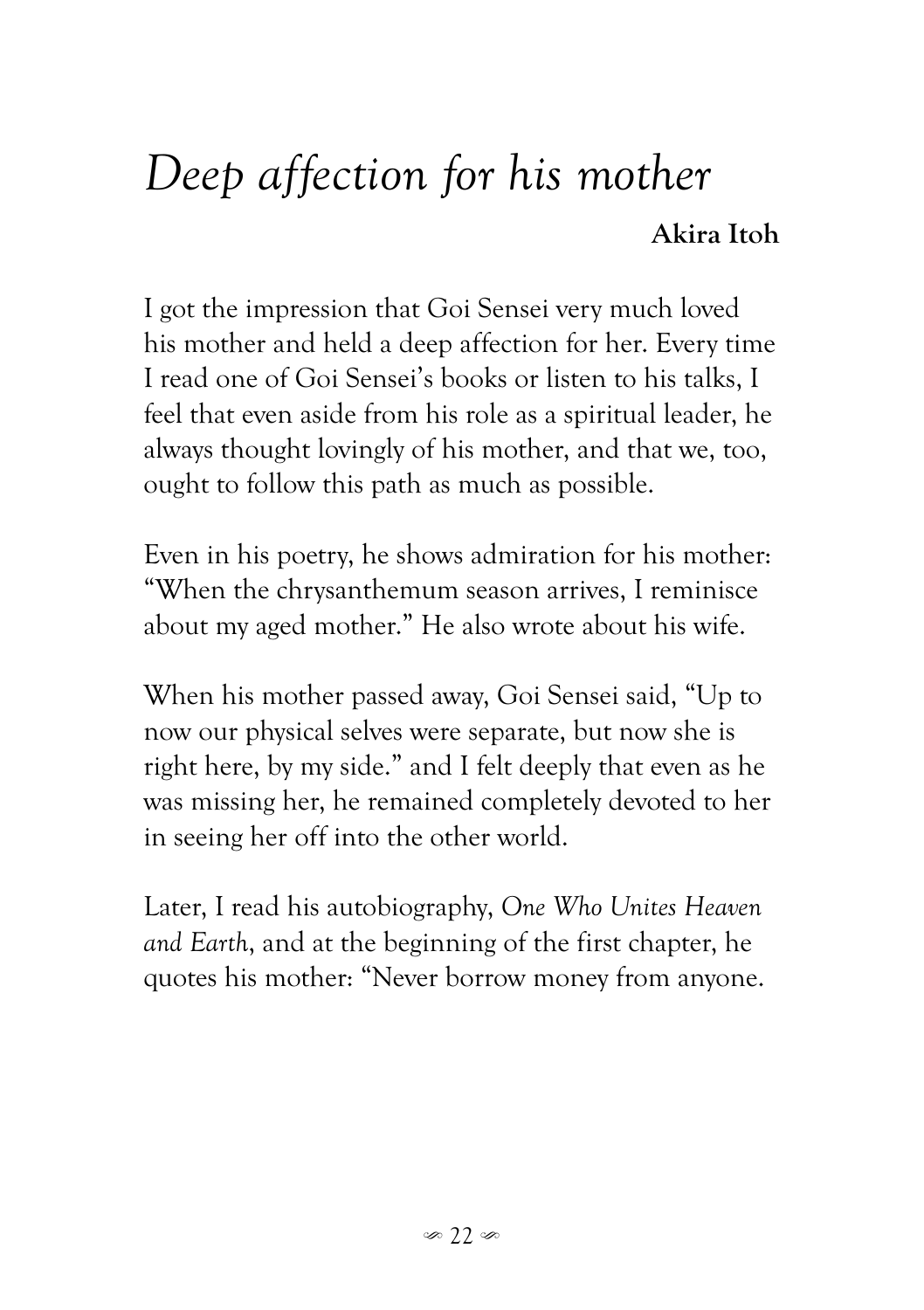

No matter how tough things get, you must get through it on your own." At the end of the book, when heaven and earth finally become one and Goi Sensei becomes an awakened being, in the next scene, he abruptly turns back to his mother and writes about rubbing her stiff shoulders. I can feel Goi Sensei's affection for his mother in the way that he wants to make her happy as soon as possible, to repay her for the trouble he gave her in his younger days.\*

I firmly believe that there was no more devoted son than Goi Sensei, and that if we could live as he did, we would all be the kind of people who bring joy to our parents, to our spouses, and to our brothers and sisters. I feel that Goi Sensei is showing us how, even in our everyday life, we can exhibit a wonderful way of living.

\* For more about Masahisa Goi's early life, please refer to his autobiography, *One Who Unites Heaven and Earth*.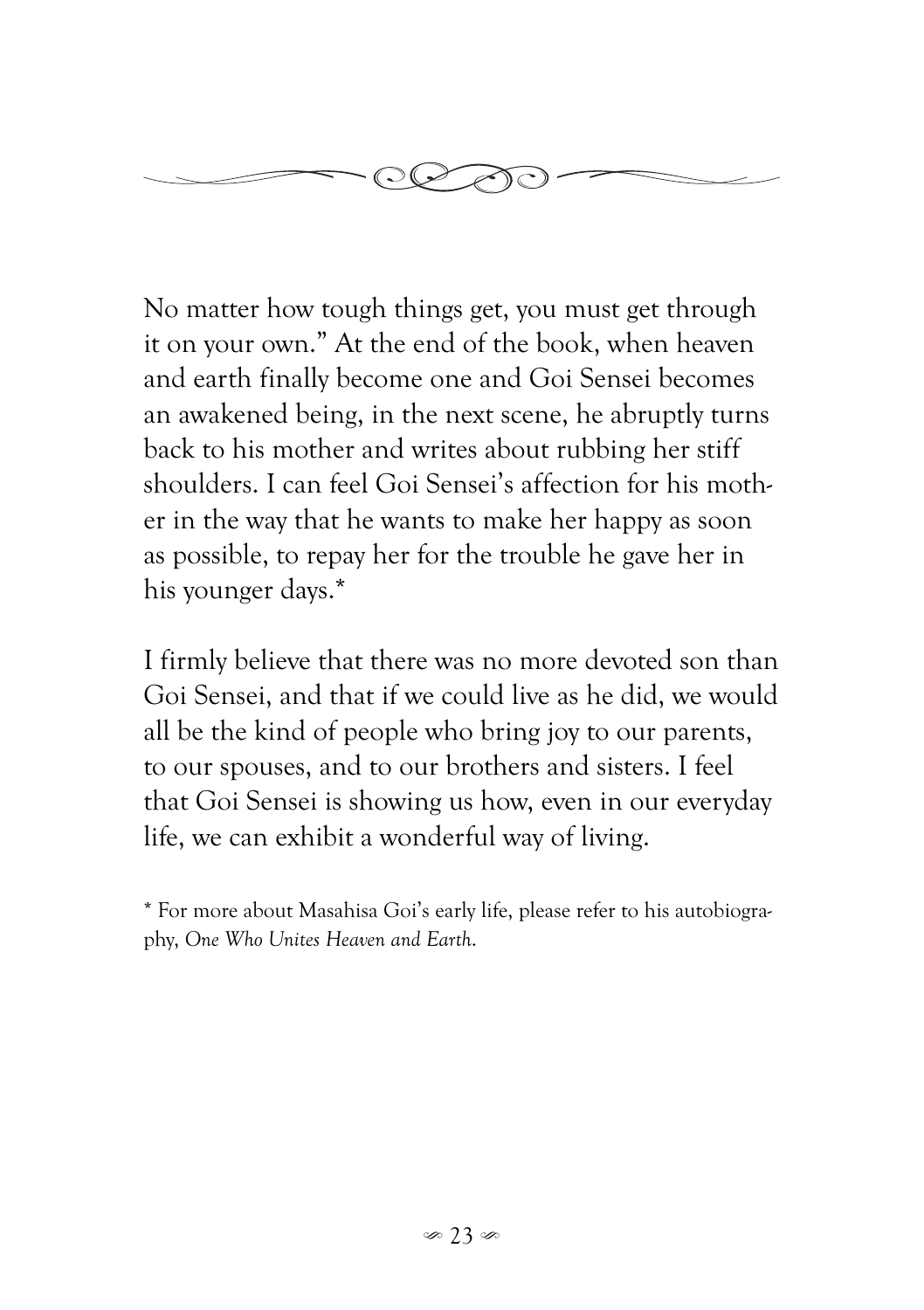### *The wonderful charm of Goi Sensei*

#### **Motomitsu Noma**

What drew me to Goi Sensei was that he loved and treated everyone equally, no matter how rich or poor they were. I was also moved by how he offered rice to those who had nothing to eat on that day—that was his way of guiding people.

Yes, that was what appealed to me the most: he loved everyone equally, and he treated each person in the same way. I became a huge fan of Goi Sensei, and I was always following him around.

I think Goi Sensei had a lot of charm and really attracted people's hearts. Maybe it was because (at the time when I first met him) he was young and still single, but I found that he was a person who did not just talk about his ideals—what he said and what he did were exactly the same.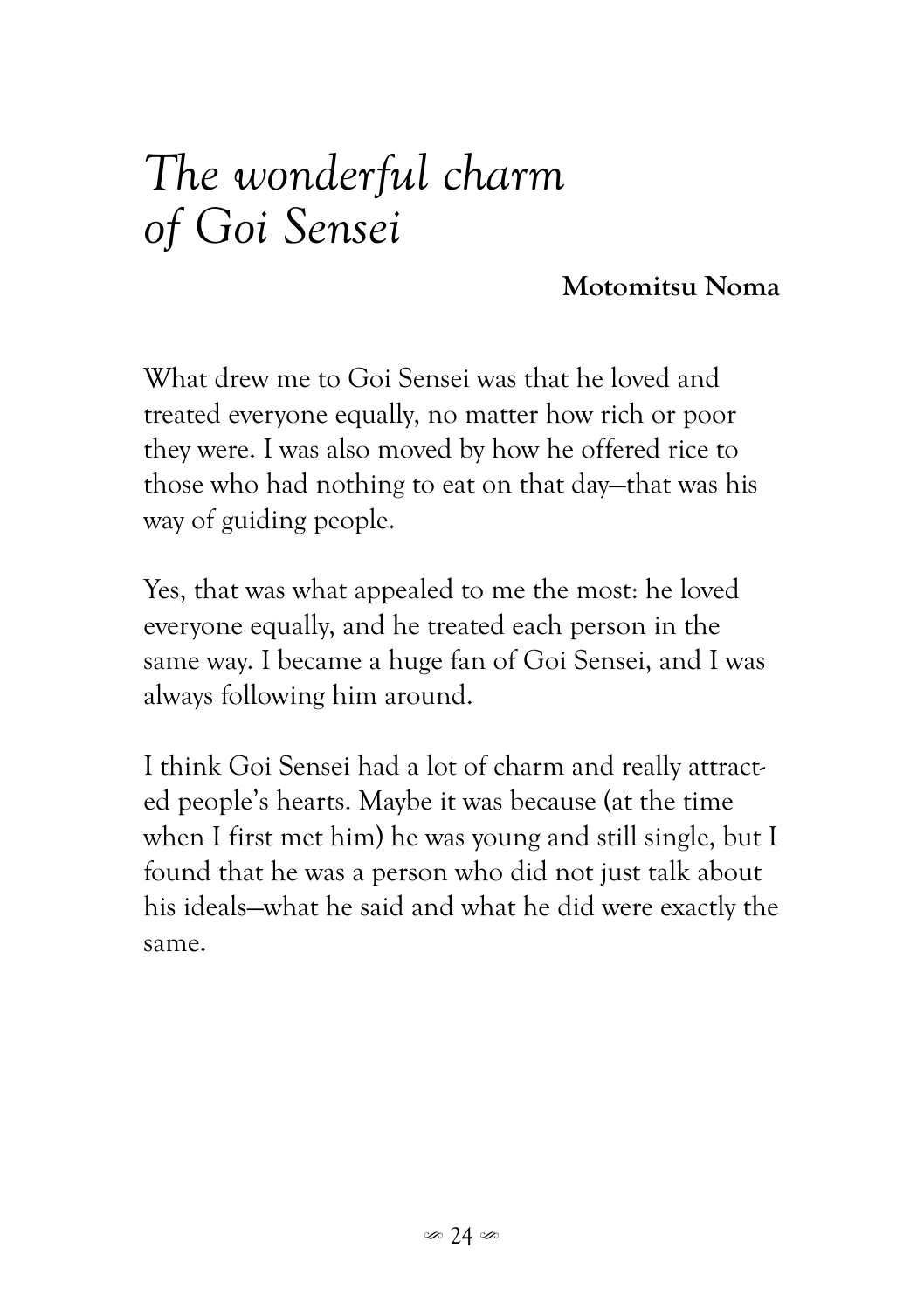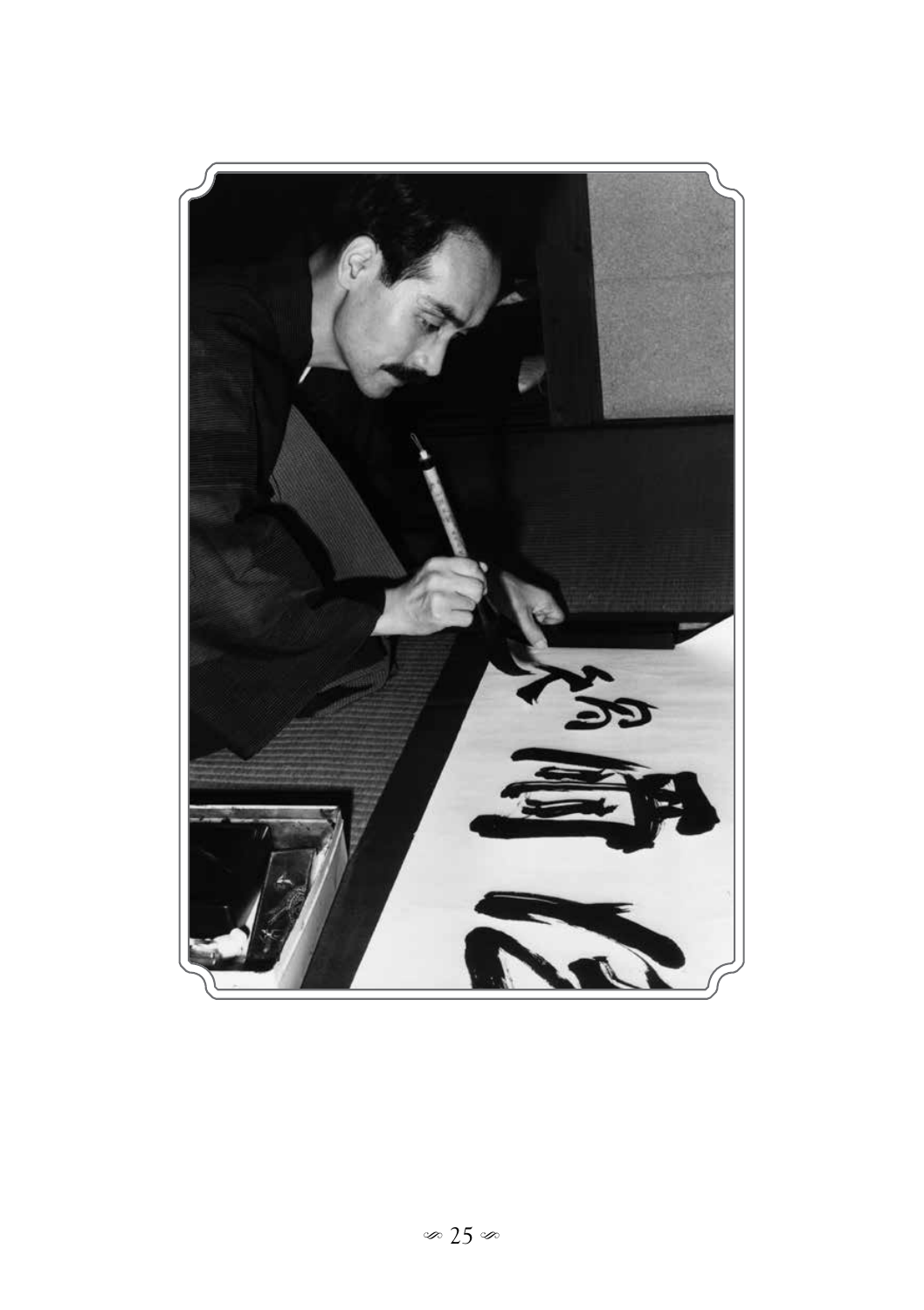#### *Greatness within the ordinary*  **Fudehachi Sakuma**

Back in the days when I first became a member of Byakko, all people said about Goi Sensei was that he was a person with a remarkable mystical power, and therefore, this was the only side of him that I saw. At that time, a small dojo was built and we started the early morning prayer sessions. After the prayers, we used to sit around the *kotatsu* (heated table) and talk. One time, Goi Sensei mentioned a TV program called *Sore wa watashi desu (That's me)*, and said it was an amusing show. I was surprised that a spiritually enlightened person like Goi Sensei, who understood so much, found this kind of TV program entertaining. That left a vivid impression on me.

Listening to Goi Sensei's talks, the realization came to me that what matters is not psychic perception, but simply being together with one's family members, relaxing and having a good time. Until that time, I had been aspiring to attain spiritual power, and I was practicing yoga and other disciplines, but gradually I learned that this was not the true essence of spiritual practice. I had been missing the point, and from then on, my way of looking at things fundamentally changed.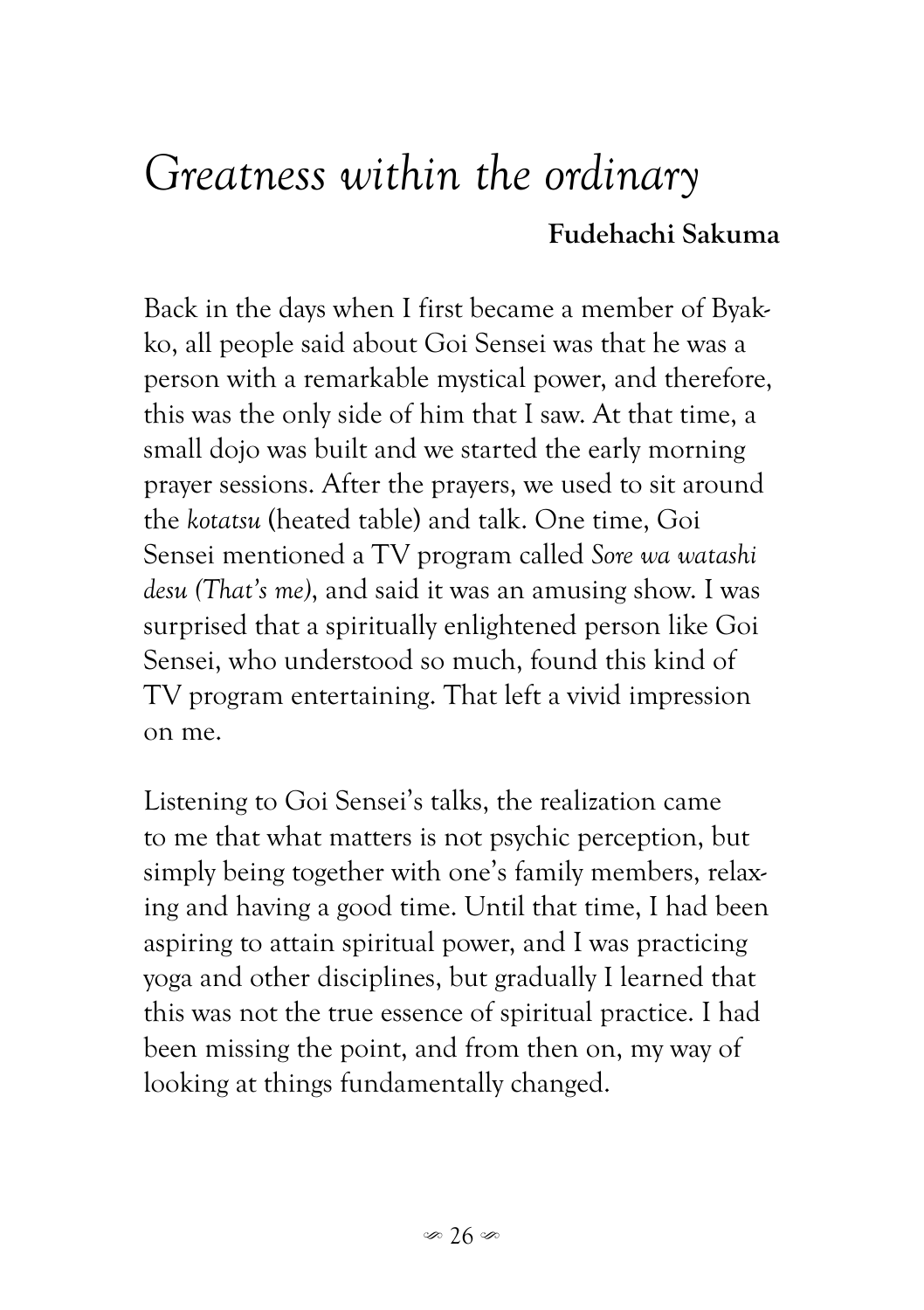Generally, when people have the power of spiritual perception, they show off and put on airs, but Goi Sensei wasn't like that at all. When it was necessary, he spoke in a forthright manner, but otherwise he talked to people in a casual, approachable way, like a friend. As time went by, I came to understand the true greatness of Goi Sensei.



### *Overflowing with love and affection*

#### **Kazuo Suganuma**

Goi Sensei never once displayed an attitude like "I am the founder of this group, so I am above you and you are below me". Even without taking his spiritual perception into account, he was such a wonderful person, and yet, as a physical being he never separated himself from us. It was as though, when Goi Sensei spoke, stood up, or sat down, love itself spoke, stood up or sat down.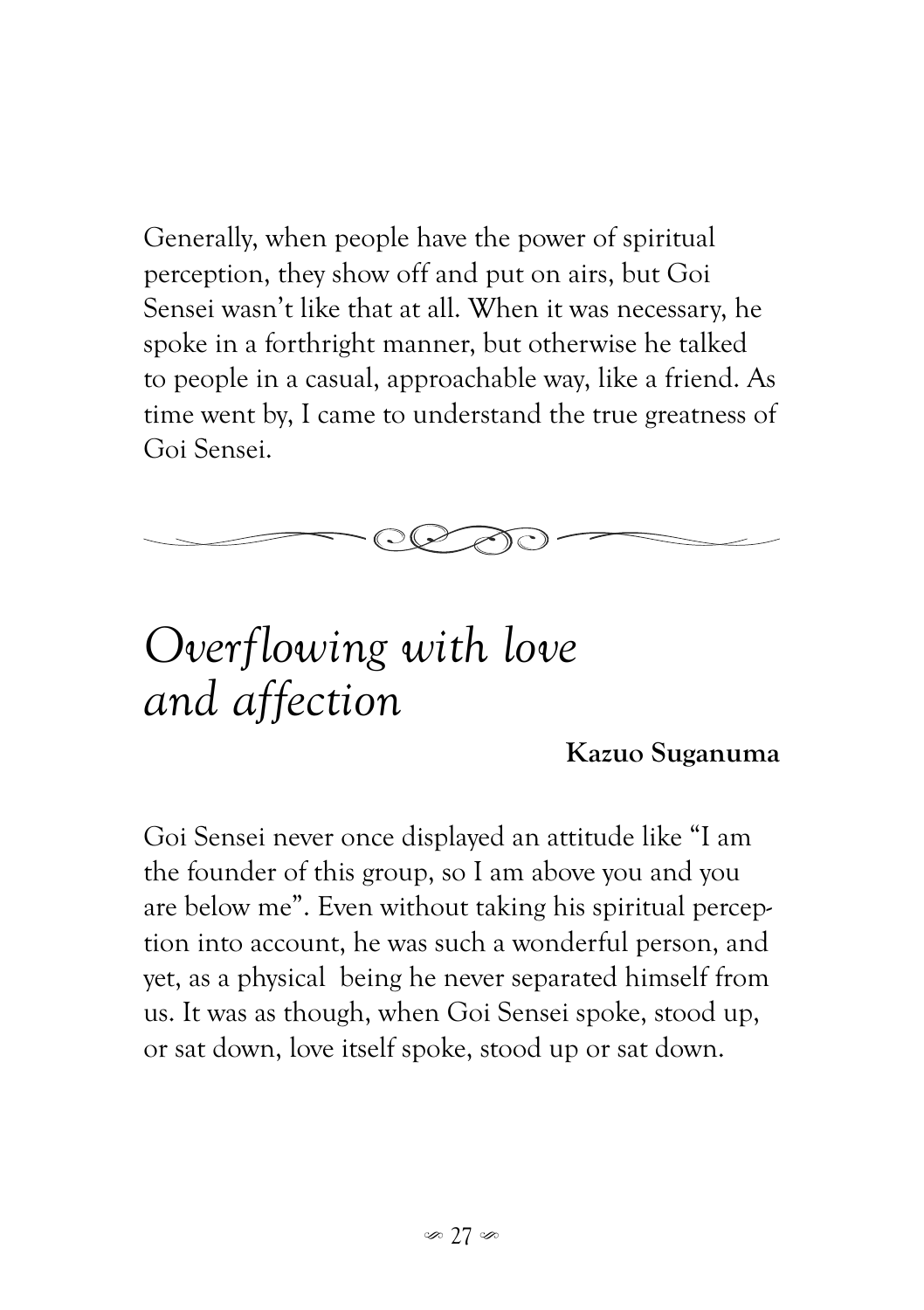#### *Goi Sensei's love and compassion*

#### **Korekiyo Ichikawa**

I would regularly drop by Shinden Dojo\* in the morning to receive Goi Sensei's special purification prayer.\*\*

One rainy day, Goi Sensei was wearing rain boots and carrying an umbrella, so that his wife wouldn't worry about him. We came across a bad place in the road, and Goi Sensei casually took my hand and guided me to a better part of the road. In those days I was in my early forties—still young and healthy—but Goi Sensei had me walk on the better side of the road, while he splashed through the muddy water. When I look back on this, I can see that Goi Sensei's love was on a completely different scale to the way we usually think about love. I understand that more clearly now.

\* Shinden Dojo in Ichikawa, Japan was the first regular gathering place where Masahisa Goi gave talks and held prayer and meditation sessions in the 1950s and 1960s. The gatherings later moved to the larger Hijirigaoka Dojo.

\*\* For more about Masahisa Goi's prayer and purification methods, please refer to "My Method of Prayer" in his book *God and Man*.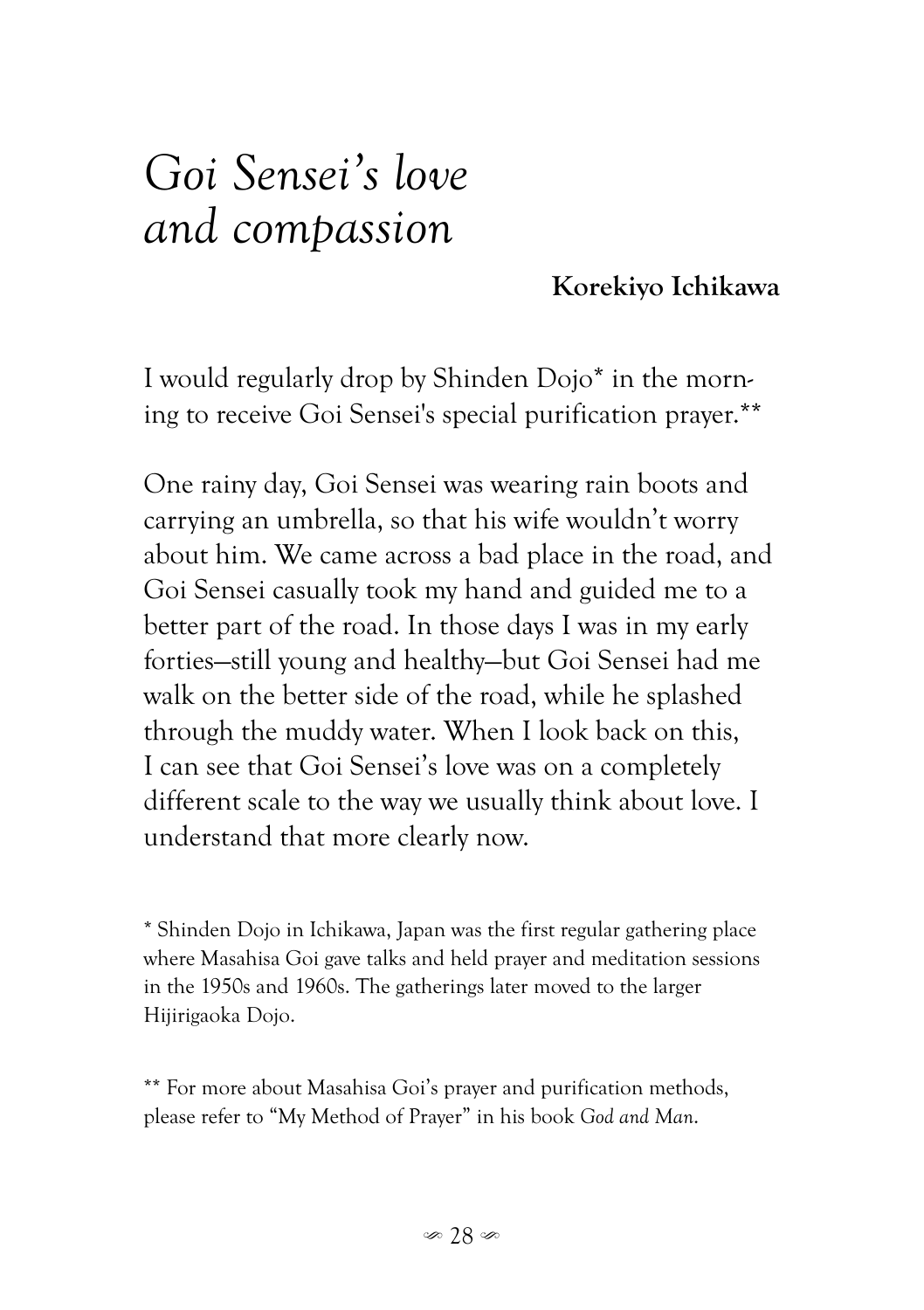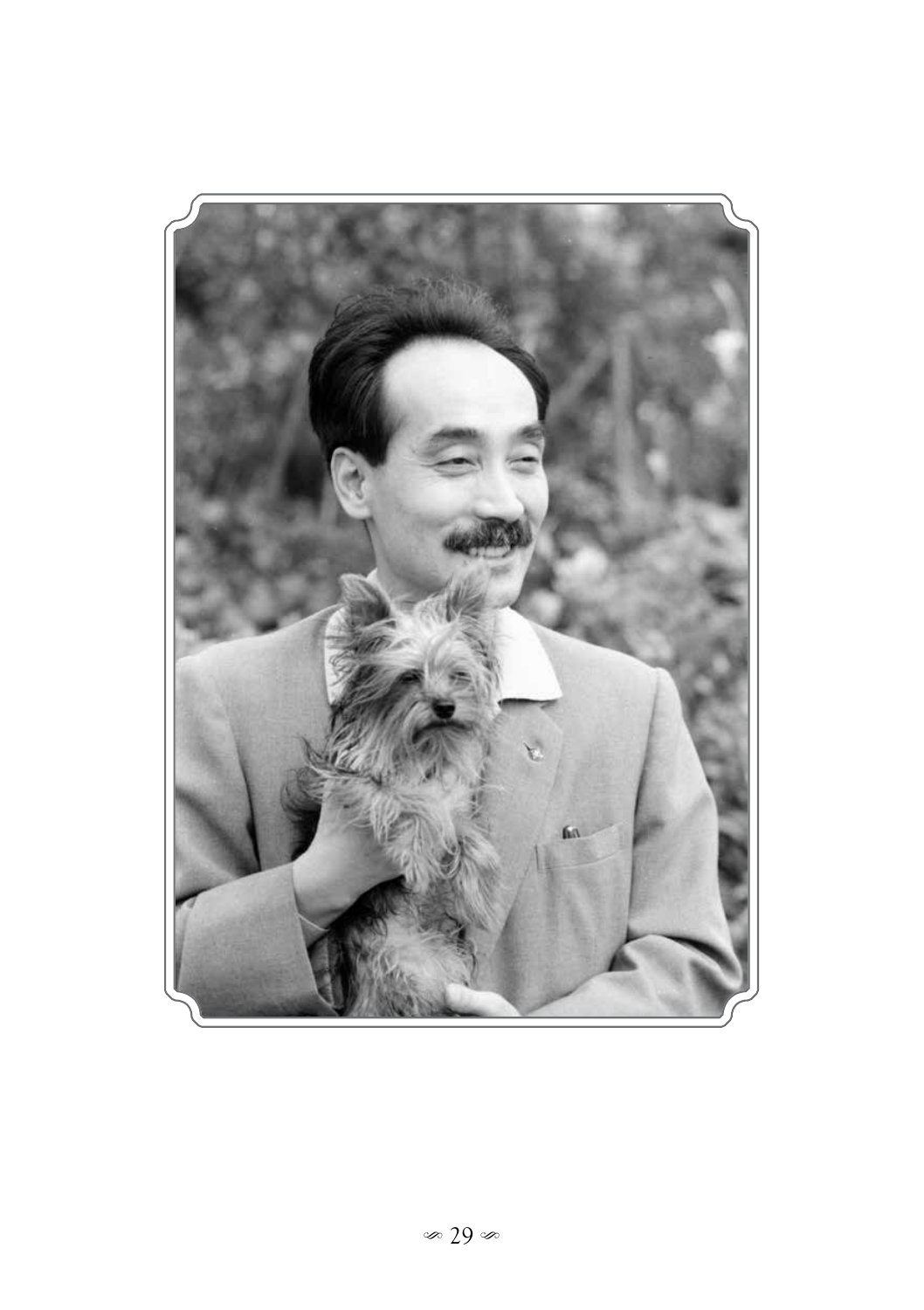### *The embodiment of kindness*

#### **Hiroaki Ikeuchi**

When I think of kindness and compassion, I think of Goi Sensei. Even after he became ill, whenever he was walking in the garden people always came over to him. No matter how he was feeling and no matter who the person was, Goi Sensei was always kind and caring. One day, when I was feeling a little under the weather, he put his hand on my shoulder, saying, "You're tired, aren't you?" His own health mattered not in the least, and I felt deeply humbled.

You see, my own physical condition was not good, either, and therefore I didn't speak much, but rather listened to what others had to say. When I had to talk to Goi Sensei I worried about using appropriate words, and then I didn't know what to say anymore. But even in these moments, Goi Sensei understood me well and used to say, "It's all right, don't worry."

Even when it came to flowers, Goi Sensei preferred little violets to big, gorgeous flowers.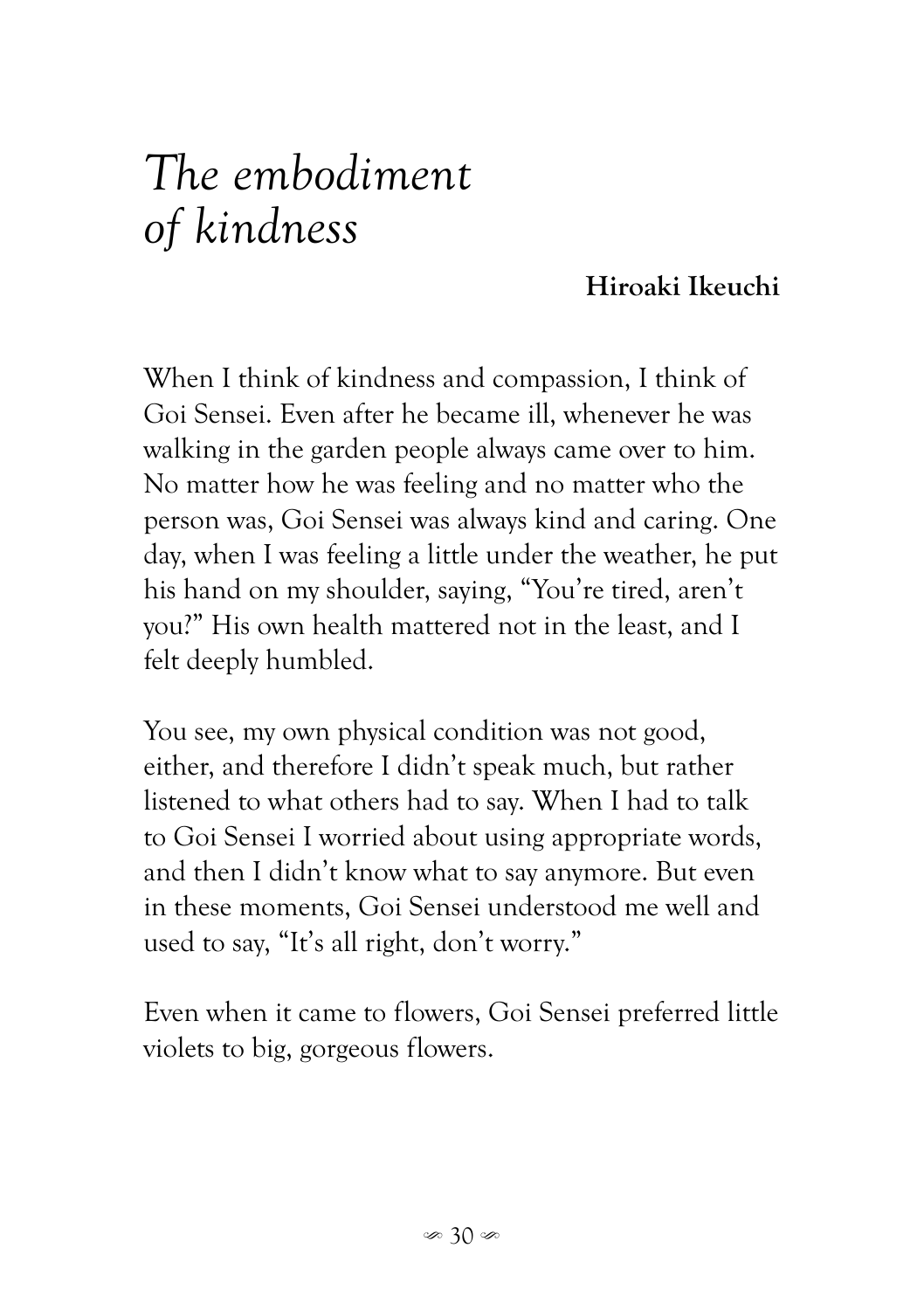### *Unshakable faith in uplifting the world*

#### **Akira Itoh**

I can recall Goi Sensei through many stories of his deep love and kindness. I also remember that when it came to important issues, Goi Sensei was often forceful and straightforward with his advice.

I remember him once saying, "I'm not concerned about side issues, but on the fundamental issues, I won't budge. Prayer will definitely bring about a peaceful world. No matter who says what, we have to develop this unshakable faith. Can't you see I am staking my life on this?" When he spoke like this, it sent shivers through everyone.

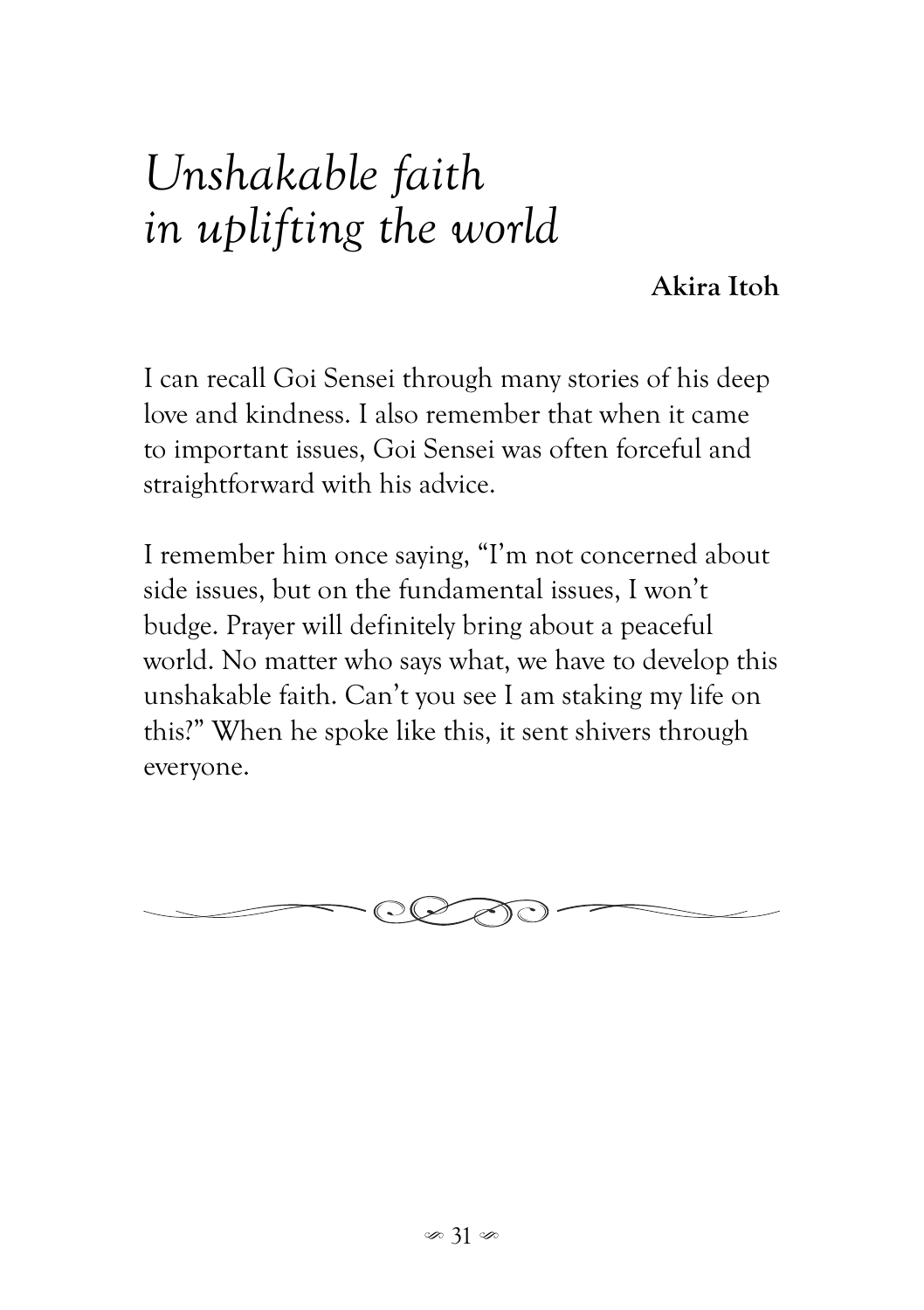### *Always in a good mood and thinking of others*

#### **Yasuhiko Ido**

Goi Sensei had an amazing sense of humor, and even when he was in poor health, he was always telling jokes. Often, he was the one who cheered us up, rather than the other way around. Most people would never be able to do this. If I myself were ill, I definitely wouldn't be making jokes—I'd probably complain and get angry at my wife. But Goi Sensei was always cheerful and never failed to put a smile on the face of everyone who came to him.

He thought not only about the people closest to him, but about everyone in our group and all the people in the world. He would say things like, "That person is really having a tough time—I will pray as hard as I can for him."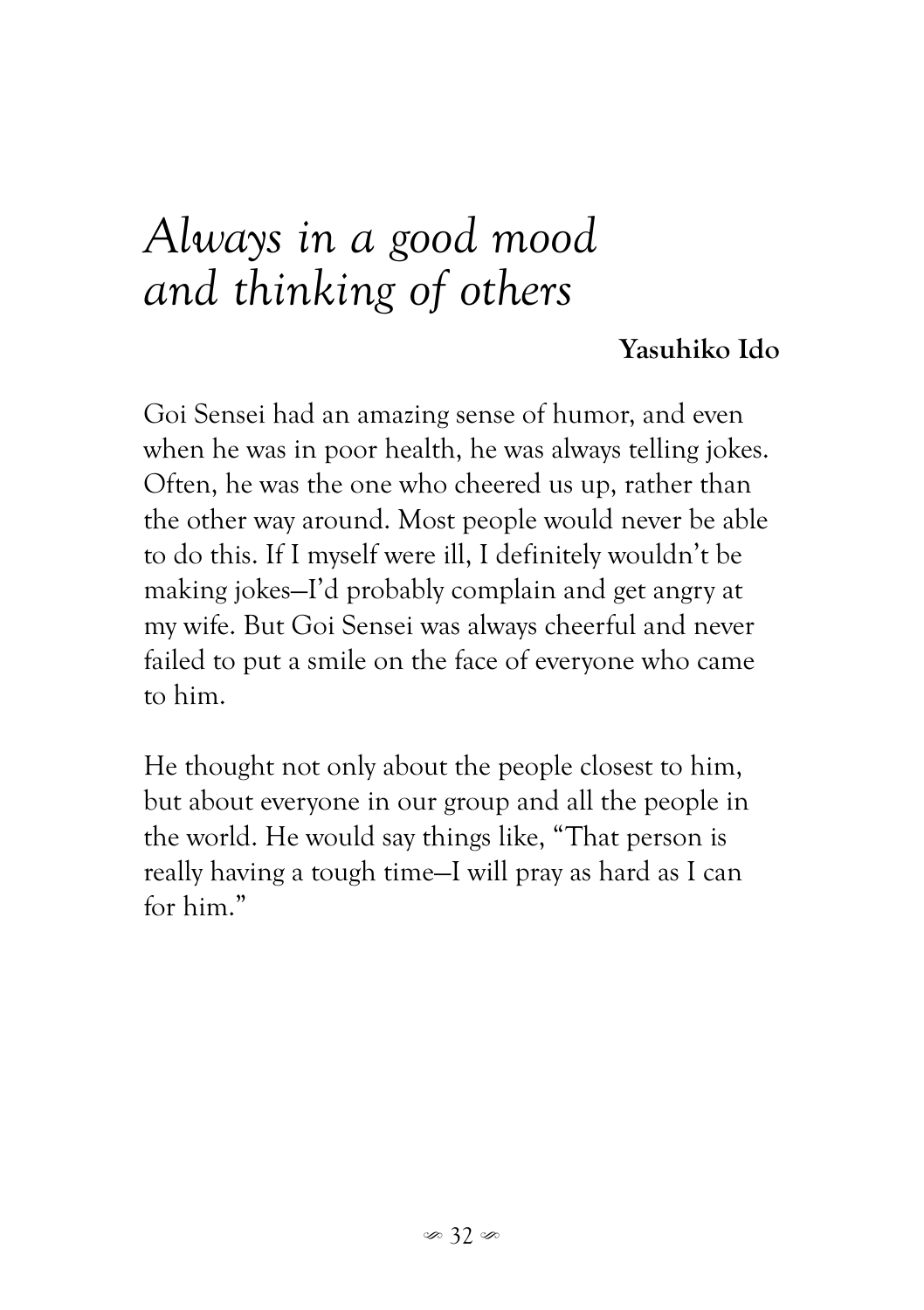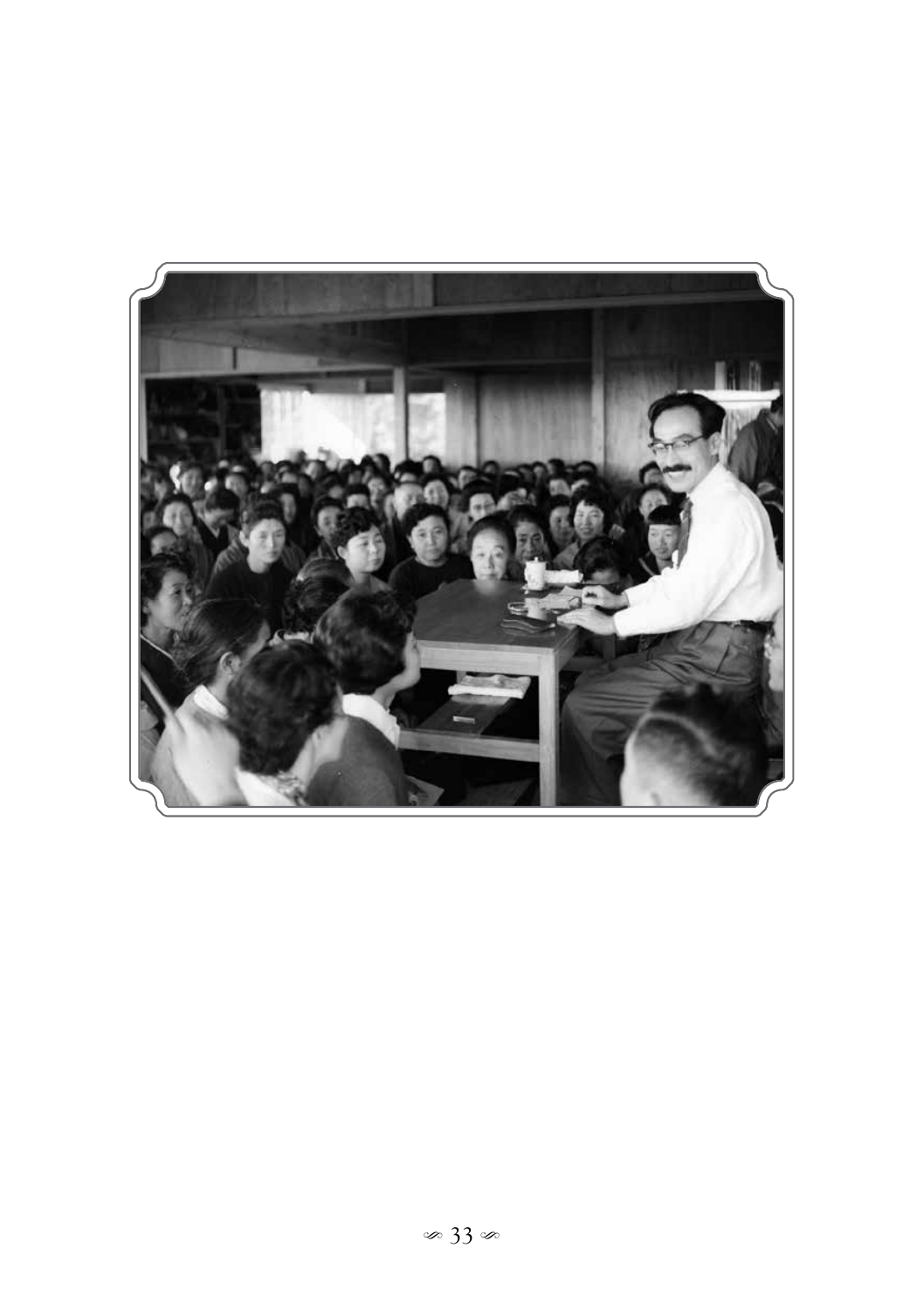### *Always on my side*

#### **Akiko Matsuura**

Seeking a spiritual path wasn't my initial motivation for becoming connected with Goi Sensei. But when I first met him, I could sense what a kind person he was, and I felt assured that he would always be on my side, and that he would make me a worthy person by brightening the negative aspects of my personality. Having this trust in Goi Sensei, I began going to see him.

I thought, if God were to manifest its image in this world, it would be in the form of someone like Goi Sensei. I had a weak constitution and generally disliked people, including myself, but Goi Sensei's kindness and deep love permeated each cell of my body, and turned me into a brighter and more cheerful person.

I used to talk to Goi Sensei about anything and everything, and at one point, when I was in a tight spot due to my own selfishness, I sought his advice. He looked intently at my face for a moment and quietly said, "It's karma." He never once said, "It can't be helped," or, "You never change, do you?"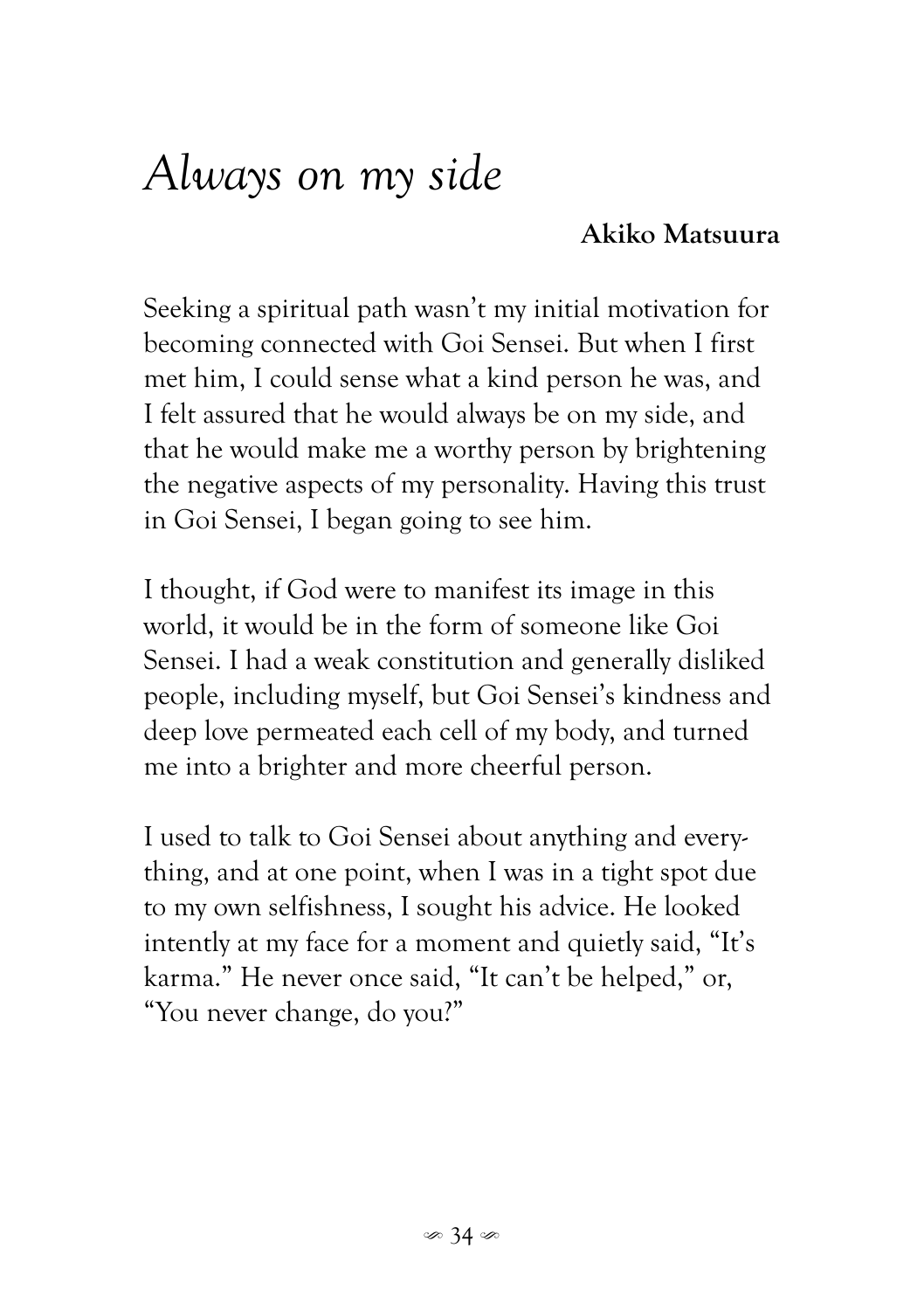I was always self-indulgent and reliant on Goi Sensei, but he never admonished me. One day, I asked him why he never scolded me. He smiled at me and said, "Well, if I did, you might stop coming here, and that would never do." I will never forget his face and the words he spoke. If, at that time he had said to me, "You never change, do you?" I believe that I would have been unable to go on living. Since then, I have stopped saying such self-centered things.

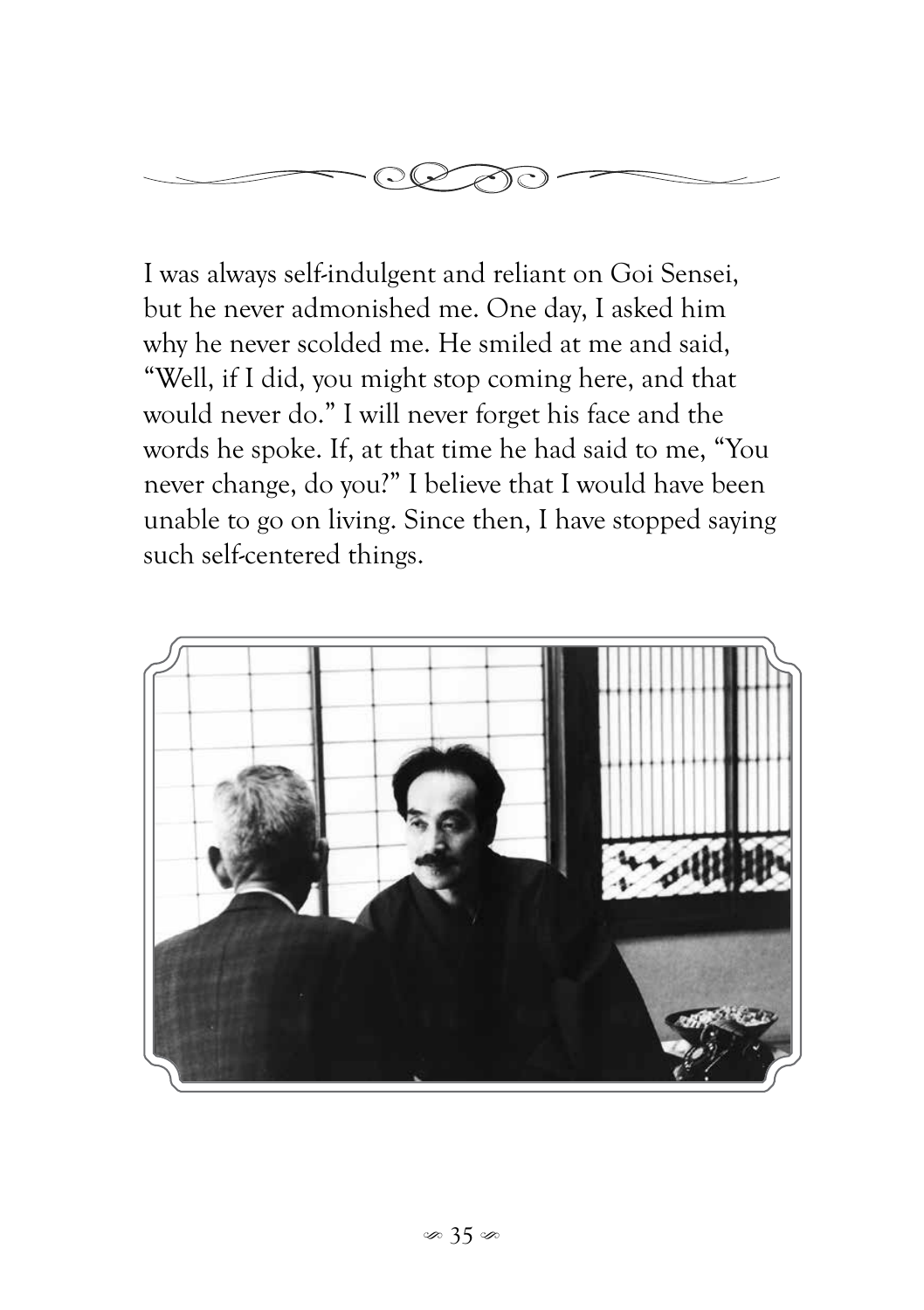## *Wonderful beyond words*

#### **Yasueki Takeuchi**

It is truly wonderful that a great person such as Goi Sensei, who transcended everything, was no different from an ordinary person, and yet had more humanity than the average person.

He never talked about religious or spiritual matters in everyday life, nor did he preach to us about how we should live. Instead, I think that he naturally made us aware of how to live our lives by demonstrating his own attitude towards life.

I never once heard Goi Sensei say, "You need to change that aspect of yourself." Rather, he guided us in such a way that we perceived it for ourselves. From this alone, we can see the depth of Goi Sensei's love. I often wonder why I feel things in a certain way, and then I realize that Goi Sensei naturally showed us how to become a caring, compassionate person. His guidance was truly invaluable.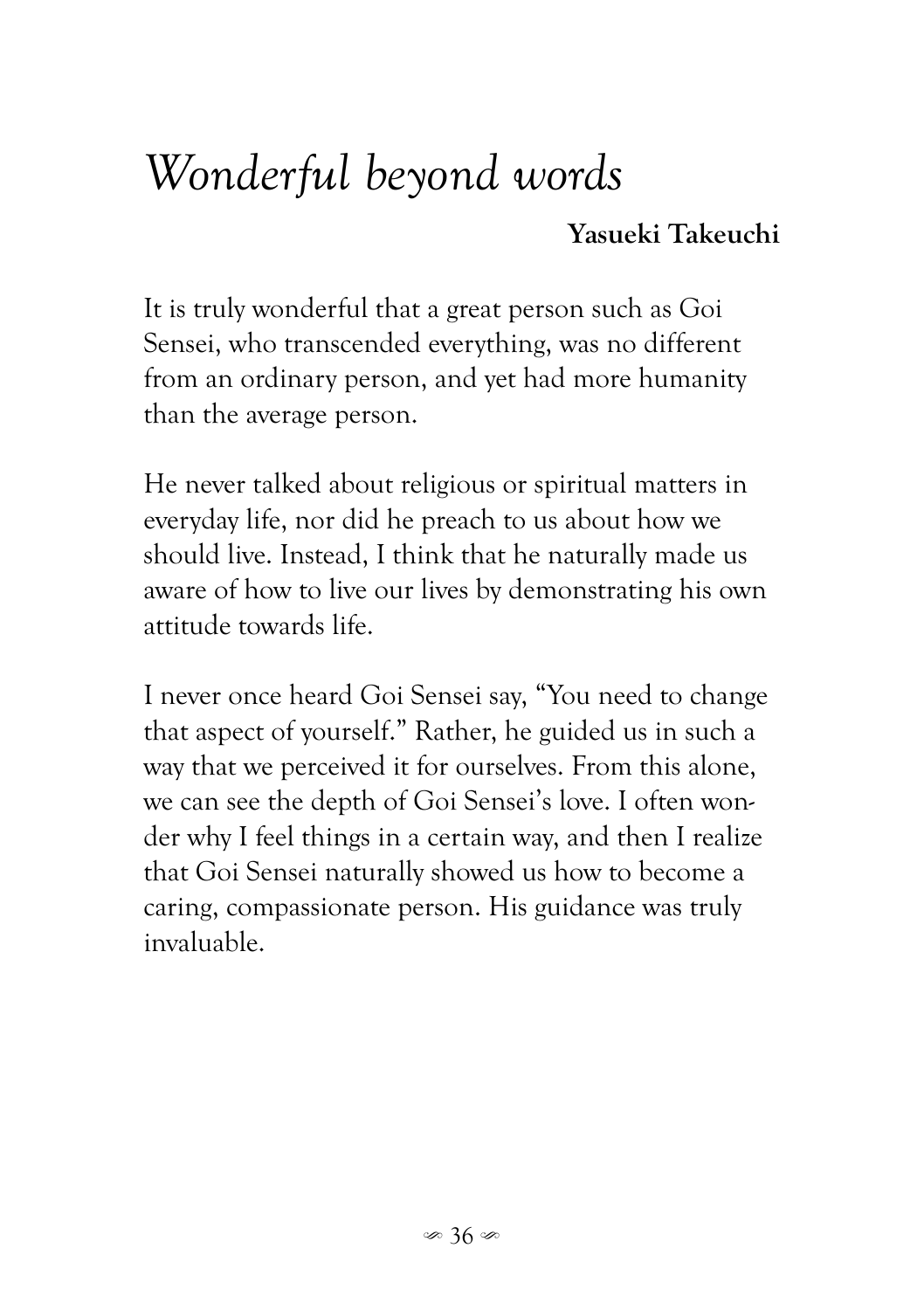#### *Normal and ordinary Goi Sensei*

#### **Midori Matsuura**

When Goi Sensei was about 32 or 33 years old, he used to wear a black beret and walk with a big stride, swinging his baggy pants and saying things like, "What do I look like to you? Maybe a musician, or a painter, or some other kind of artist?" He always spoke in this cheerful manner.

When he gave guidance in those days, Goi Sensei would say, "Whenever you are in trouble, call out my name." He seemed exceedingly normal, like an ordinary good-hearted person, and therefore I didn't realize for a long time that he was actually a spiritual leader. I simply loved his kind and gentle nature, and whenever I met him, I felt the joy of living.

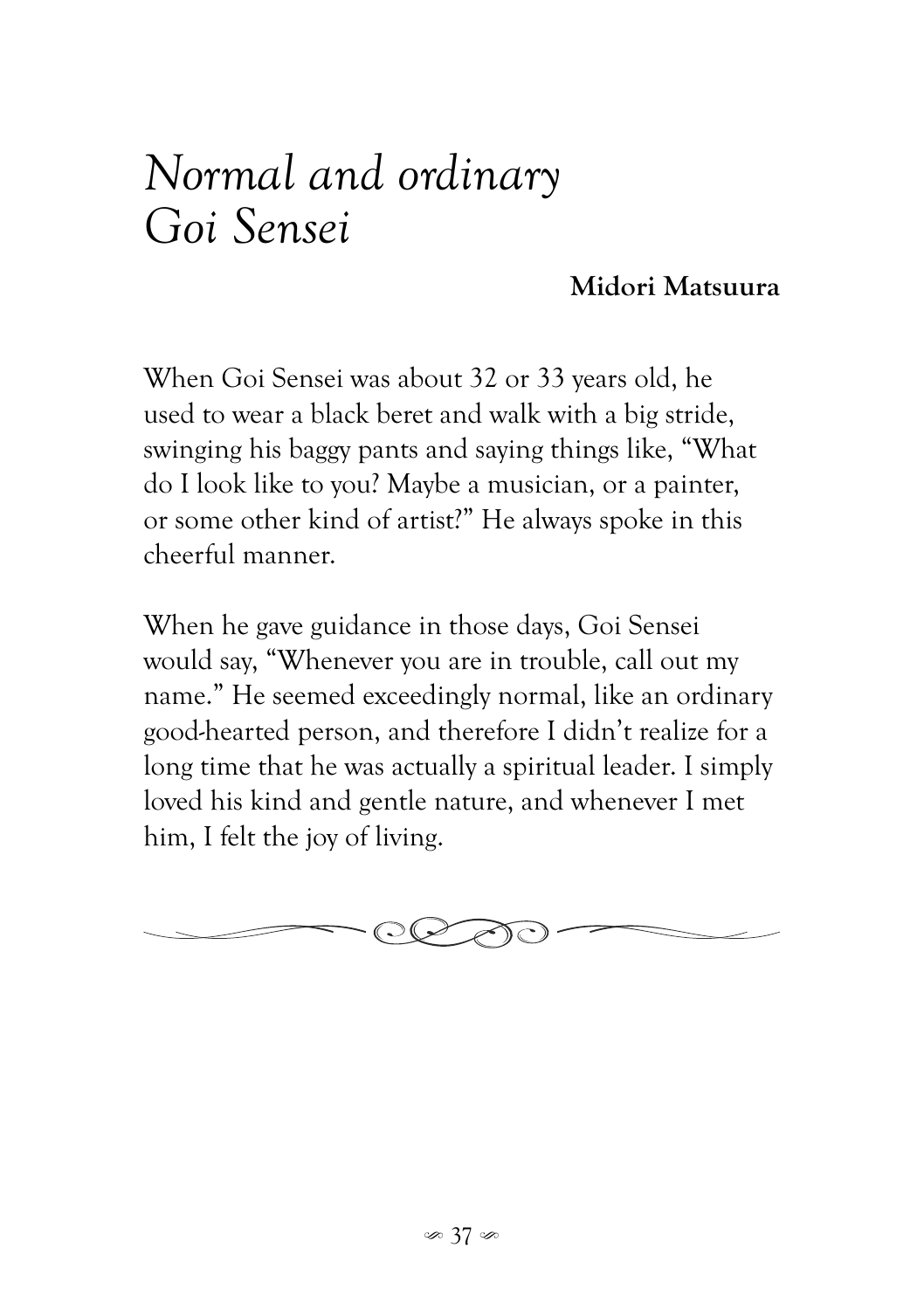### *Lighting up the room*

#### Pamela B. (USA)

A profound, warm love and light seemed to fill the room, reaching people instantly. He had a great ability to listen patiently and never admonish anyone. Masahisa Goi could instantly see a person's circumstances, and everyone who was counseled by him reported feeling light and refreshed afterward, as if a huge burden was lifted. His smile was very healing, and although his lectures could be poignant, everyone remembers Masahisa Goi as a person who loved to laugh, with a genuine sense of humor, and a passion for accomplishing his mission for world peace.

When Masahisa Goi arrived in New York, dressed in Western clothing, I remember that although he had a small frame, his presence engulfed the whole room and his smile was overwhelming. I really hardly knew what was actually happening then, but I felt this incredible energy fill the room and experienced an overwhelming feeling, as if I was home. Although I did not know about the peace prayer movement then, I knew this was an incredible being whose presence was gigantic. His warmth, light, harmony, encouragement and laughter were incredible, a power I had never experienced.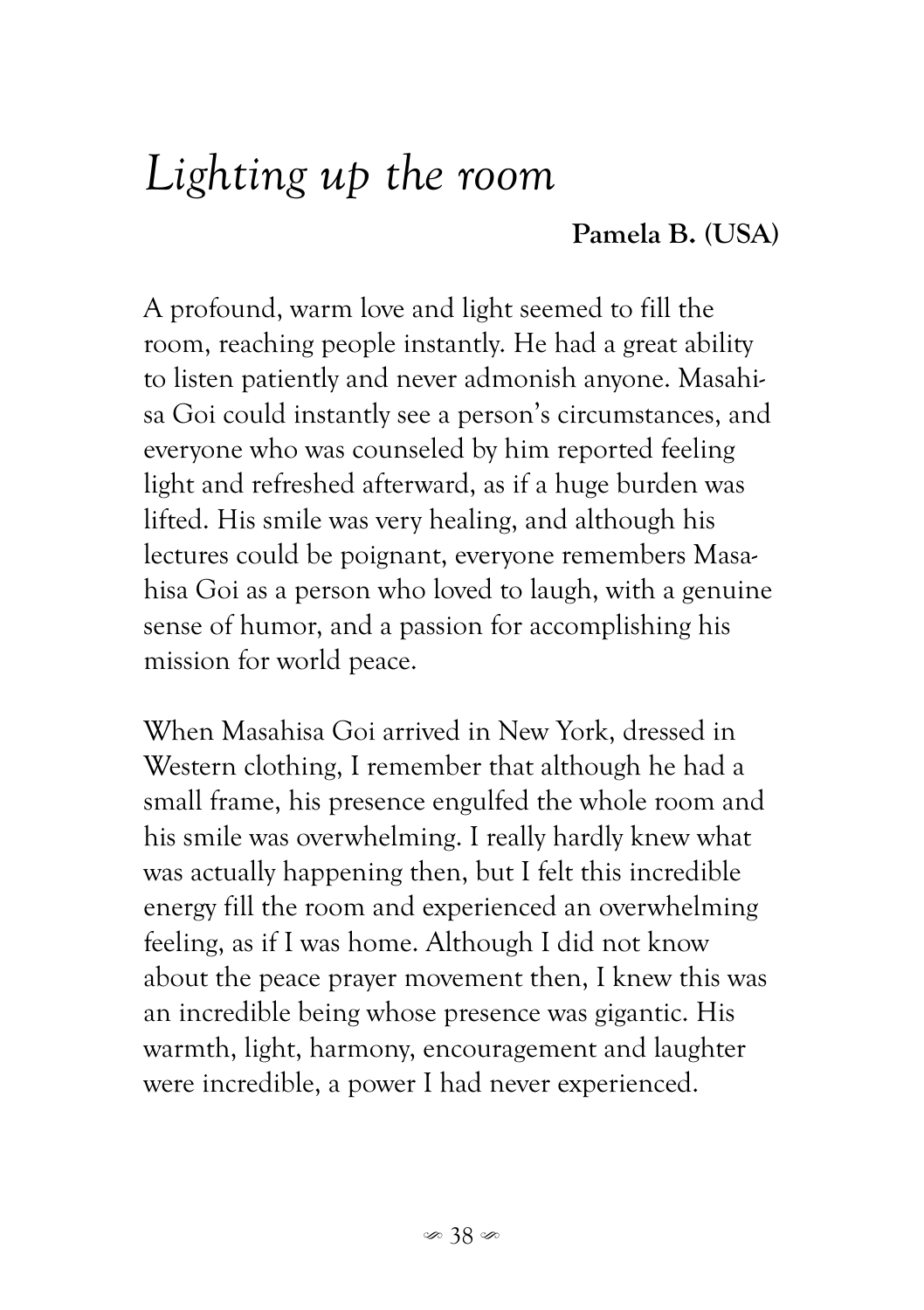